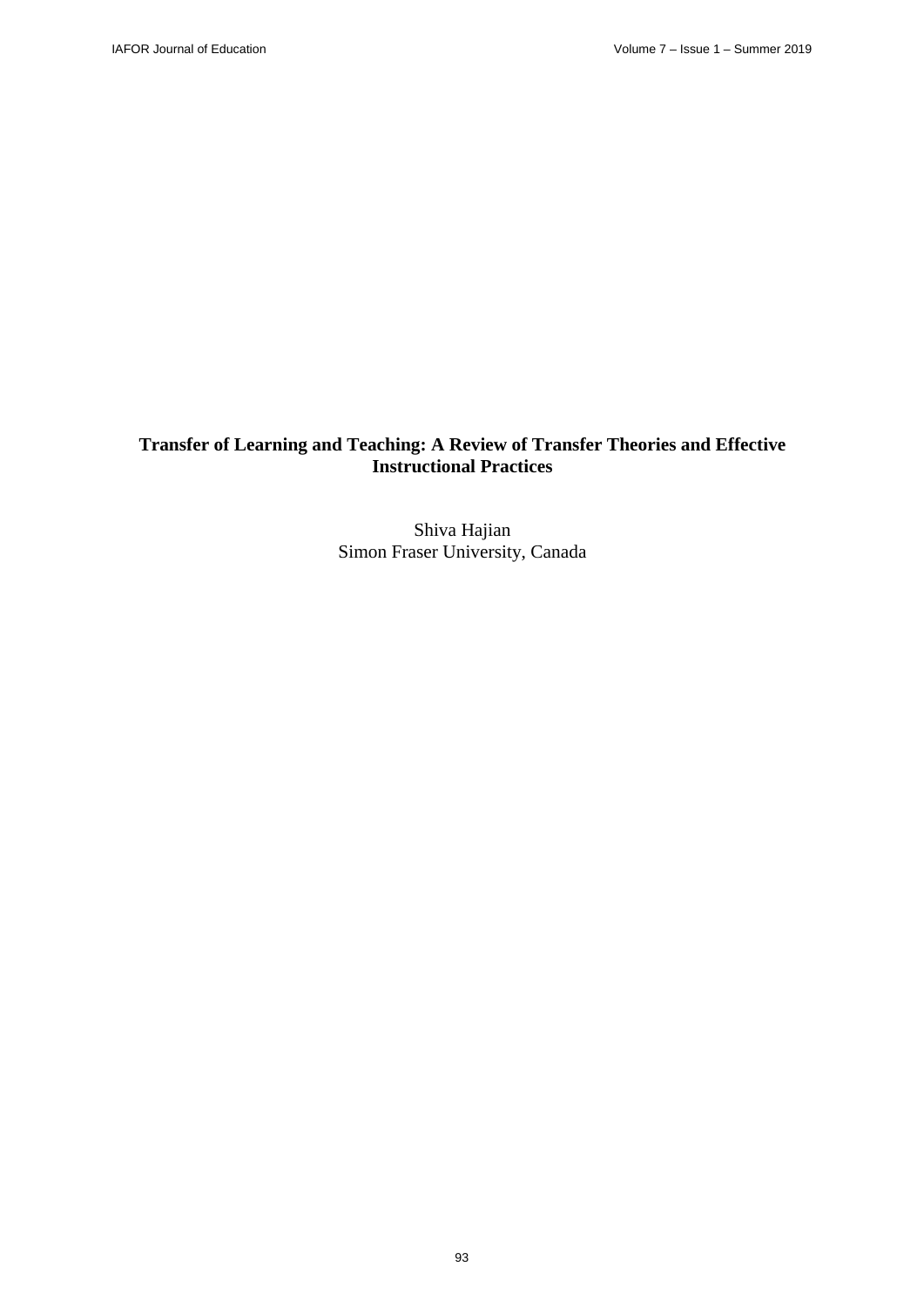### **Abstract**

One of the primary goals of education is to ensure that learners can apply their acquired knowledge in various ways and under different circumstances. However, this expected "transfer" does not always occur and, therefore, the acquired knowledge cannot be flexibly employed in different contexts. One way to minimize this problem is to understand how transfer occurs and what learning conditions can improve this process. This review paper provides major theoretical perspectives and pedagogical practices to explore the most effective ways to optimize knowledge acquisition and transfer. The results of the comparison of the selected theories indicated that transfer was a multi-dimensional process that could occur at any stage of learning and could be enhanced through coaching, scaffolding, interacting, assessing and reflecting in situated learning environments.

*Keywords:* transfer of learning and teaching, situated learning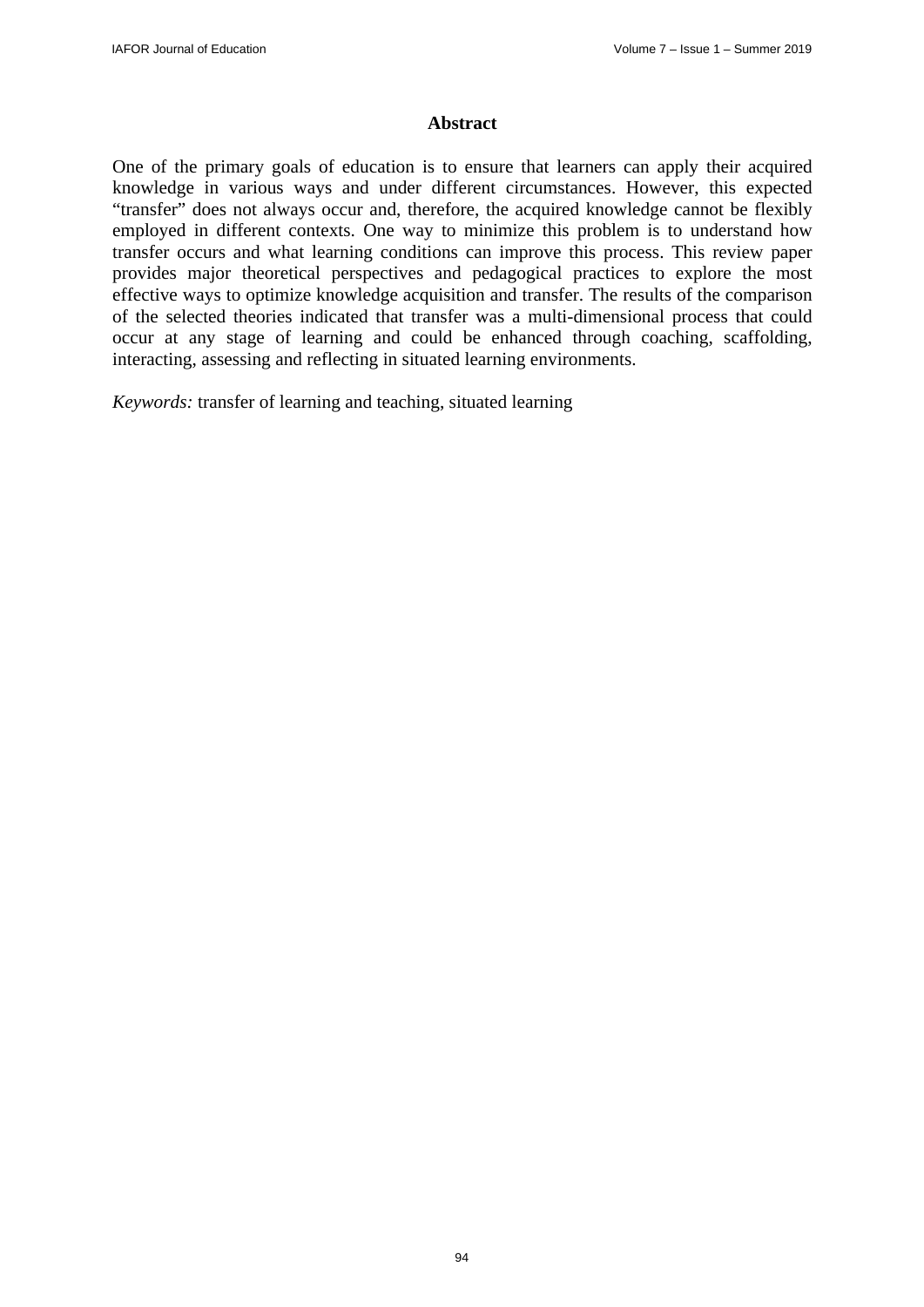Many researchers have defined transfer as the productive application of prior learning and experiences in novel contexts (Gass & Selinker, 1983; Gick & Holyoak, 1987; Roediger, 2007). While the definition of a "novel context" may initially appear ambiguous, most transfer studies consider a novel context as a situation that is potentially different from the original situation in which learning has already taken place (McDaniel, 2007). Thus, applying knowledge to a different domain, aligning it with a new goal and being assessed differently, can all be considered as novel contexts (Barnett & Ceci, 2002; Pan & Richard, 2018).

A large body of research indicates that students often find transferring knowledge to situations other than the one in which it was learned highly challenging (Gilbert et al., 2011). Therefore, many educators and researchers have attempted to identify the factors that influence later acquisition of knowledge by examining the cognitive and metacognitive processes that occur during the learning process. The result has been a vast amount of literature with various perspectives towards learning and instructional practices along with large variability among findings (Blume, Ford, Baldwin, & Huang, 2010). Therefore, the goal of this article is to review some of these theories to identify the consistent factors that facilitate knowledge transfer and provide examples of the instructional strategies that can provide optimal opportunities for learners to apply their acquired knowledge and expertise.

Since discussing all theories from transfer literature is beyond the scope of this review, only a few traditional and contemporary theoretical perspectives will be provided and discussed. These theories begin with the traditional cognitive theories of transfer and end with more contemporary learning transfer theories. However, the selected instructional practices will predominantly be based on social constructivist approaches to learning such as situated learning theory. The reason for this choice is the extensive employment of contextual and inquiry learning methods in science and technology research and the presence of empirical evidence for successful application of these methods (Aparicio-Ting, Slater, & Kurz, 2019; Potvin, Hasni, & Sye, 2017). At the end, some of the advantages and disadvantages of the stated theories will be discussed and several pedagogical suggestions will be provided.

### **Theoretical Models of Transfer**

### **Theory of Identical Elements**

Learning transfer has become a significant research topic in educational psychology since Thorndike and Woodworth developed the theory of *identical elements* in 1901 (Schunk, 2004; Singley & Anderson, 1989). According to this theory, learning can be transferred from one activity to another (e.g., training to performance) if the two activities are highly similar and share many common elements. The level of transfer is also determined by the level of similarity between the original context of the training and the target context of the performance. Thorndike conducted a study on 8,564 high school students and noticed that the art and science courses taken by the students had very little effect on their problem-solving skills. For example, subjects such as math, physics, chemistry, Latin and French had very little effect on strategic thinking and problem-solving skills. While the challenging practices of learning sciences had helped students develop general learning skills and intellectual abilities, it had not helped them develop efficient problem-solving abilities required to tackle real life problems. He therefore emphasized the significance of the relationship between the content taught in school and the demands of real-life skills. Identical elements theory challenged the traditional view of teacher-centered pedagogy and became one of the pioneers of active learning theories. This view of learning was followed by Dewey's pragmatic view of learning and his idea of inquiry learning classrooms. According to this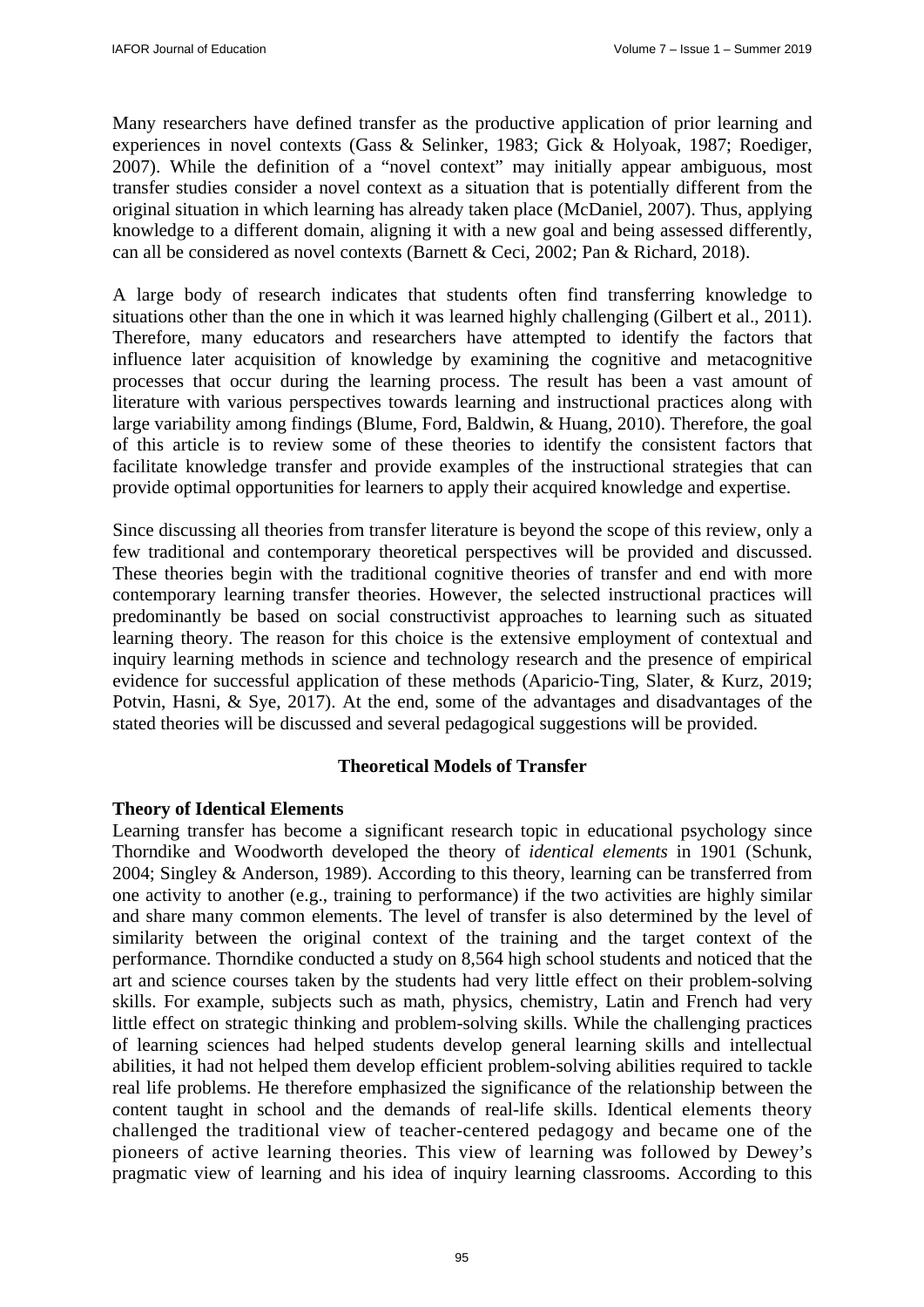view, classrooms need to represent real life situations and provide opportunities for students to flexibly participate in distinct learning activities and in distinct social contexts (Dewey, 1938; Gutek, 2014; Williams, 2017).

### **Theory of Low and High Road Transfer**

In 1989, Perkins and Salomon developed the integrative theory of "low and high road transfer". According to this theory, there are two different, but connected, underlying mechanisms for transfer, namely, low road and high road. Low road transfer usually occurs when the target and original activities share a countless number of features. For example, a person who is driving a small truck for the first time usually finds the experience very similar to the experience of driving a sedan car. Driving the truck is the same habitual experience although it seems like a different task (Perkins & Salomon, 1989; Perkins & Salomon, 1992). These reflexive behaviours or automatic responses in similar activities are the result of countless hours of practice. However, high road transfer occurs as a result of mindful abstraction of general principles among different events in different contexts and a deliberate search for connections among their structures. For example, a person who takes a C++ programming course and is assigned a game development project at the end of the semester needs to ensure that he or she knows the programming language well and then deliberately search for the connections between what has been learned and what needs to be designed in a novel context. Similarly, learning Newton's Laws in a Physics course and applying them to building an aircraft model needs flexible adaptations of underlying principles to a completely new environment. High road transfer demands time for exploration, discovery, flexible adaptation of skills, and asking questions such as what the problems are, what principles need to be applied and how the final outcomes need to be assessed. In practice the low and high road theory has offered two ways for learners to increase their chance of applying their knowledge in different situations flexibly: effective practice and mindful abstraction of knowledge (Perkins & Salomon, 1988, 1989, 1992).

This theory leads to two broad instructional strategies in fostering transfer: "hugging and bridging" (Perkins & Salomon, 1992, p.10). Hugging is an instructional strategy that directly guides and engages the learner in the desired target performance and therefore promotes reflexive transfer. For example, a teacher might give students sample exam questions rather than just explaining how some particular strategies may help them succeed in the exam. Similarly, a university job counselor might encourage students to engage in mock interviews rather than just providing them with some general rules of effective job interviews. This way the learning experience hugs the target performance and optimizes the likelihood of automatic performance in similar situations (low road transfer). On the other hand, bridging employs the high road to transfer. This instructional strategy encourages intentional abstraction of the general rules by searching for possible connections among various experiences or examples and applying them to unknown cases. For example, an instructor who prompts students to adopt an exam strategy based on their previous experiences creates an opportunity for students to analyze and reflect on their strengths and weaknesses and create a general strategic plan for their future exams. To maximize high road transfer, instructional designers need to create generic skills that can be used in various situations and not uniquely applicable to their original context (Winn, 1993).

### **Theory of Analogy and Abstraction**

Abstraction is one of the most fundamental principles of many cognitive theories of transfer. As Skemp (1986) defines it, abstraction is "an activity by which we become aware of similarities among our experiences" (p. 21). By identifying the underlying principles of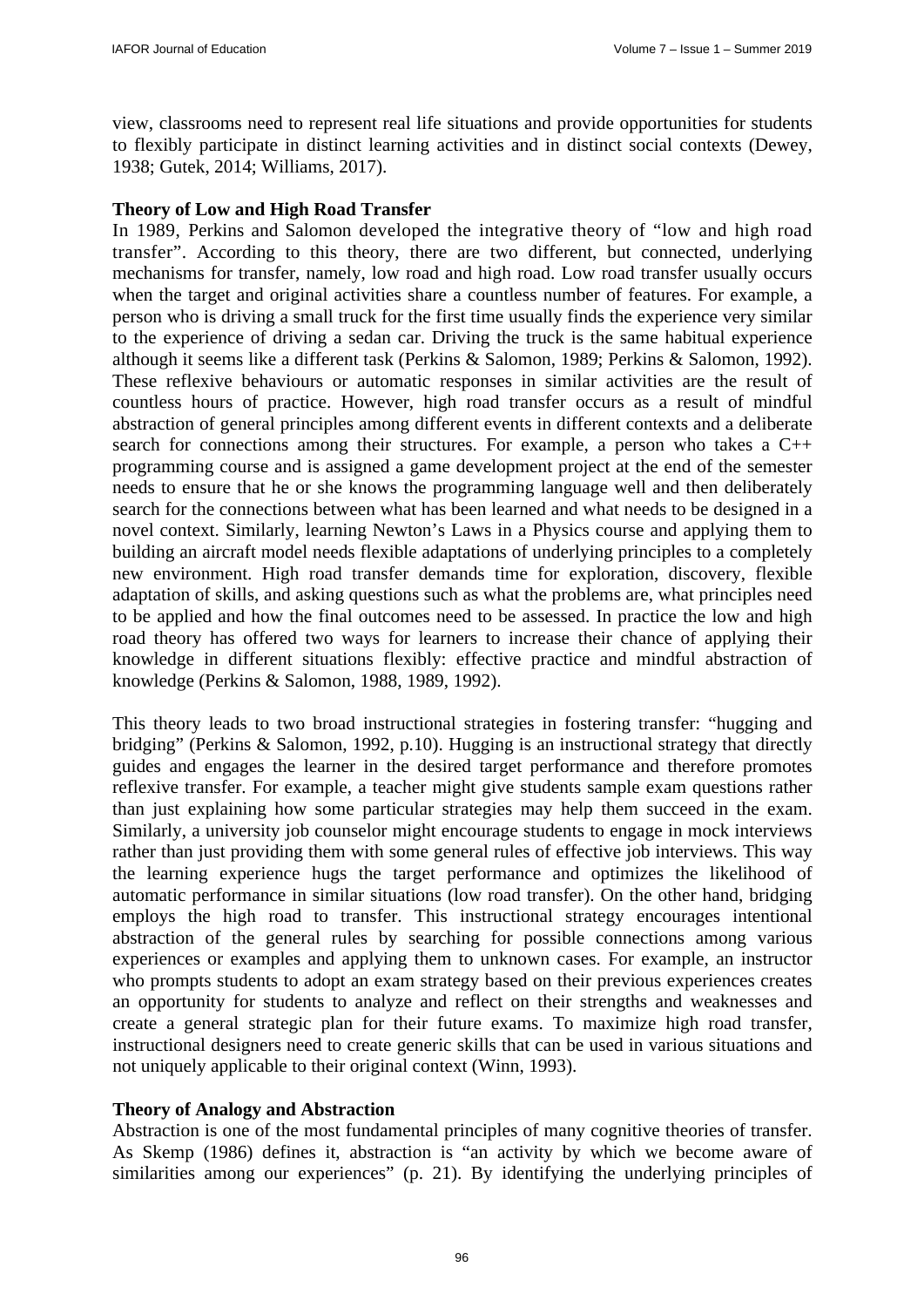actions, thoughts, perceptions, and operations we can facilitate the transfer of knowledge to contexts that are fundamentally dissimilar from those that are initially encountered (Gick & Holyoack, 1980; Hayes & Simon, 1977).

There is ample evidence that understanding of the world is based on abstraction rather than superficial comprehension of various systems and their relationships. This is particularly true in understanding and discovery of underlying scientific principles. For example, in a biology course the goal is to understand the genetic laws behind multiple generations of pea plants and not the particular properties of the plants in isolation. Similarly, in physics the goal is to find out the fundamental principles of conservation of energy and not watch what happens to a particular spring when it is weighted down (Chi, Feltovich, & Glaser, 1981). In fact, the progress of science and mathematics is mostly due to the deep conceptual principles shared by the phenomena that may look dissimilar on the surface but which are defined in terms of the same categories or models (Goldstone &Sakamoto, 2003) such as the underlying principles of Golden Ratio in nature or the Fibonacci pattern in reproduction.

One effective mechanism for abstraction is analogy (Gentner & Hoyos, 2017; Hajian, 2018). Although analogical transfer may seem intuitive and natural, it is based on complex mechanisms that need to be employed for extraction of commonalities among various cases and discarding the unrelated information (Gentner, 1983; Gick & Holyoak, 1983; Hummel & Holyoak, 2003). For example, when a person knows how to solve a linear equation with unknown variables added together, it is highly possible that the person also knows how to solve the linear equations with different operations (e.g., subtraction, multiplication, and division) using analogical comparison. Analogy and reasoning can lead to efficient problemsolving strategies which are based on four components of retrieval of information, mapping structures, transferring solutions, and generalization (Gentner, 1997; McFate & Forbus, 2016). Among all these components, it seems that retrieval and access to the source analogue is the most challenging process. And therefore, it can be performed successfully if explicit scaffolding such as hints and cues are provided for finding a suitable source for analogy (Gentner et al., 1994; Holyoak & Koh, 1987; Schmid, Wirth, & Polkehn, 2003). Evidence shows that many university students often fail to employ structurally similar analogies spontaneously (Gick & Holyock, 1980; Hayes & Simon, 1977) although using this strategy can greatly facilitate the process of creation of new schemas (Gentner & Hoyos, 2017). Given the critical role of structural similarity and mapping in schema formation and successful transfer (Holyoak & Koh, 1987; Reed, 1989; Salomon & Perkins, 1989), it is important to include analogy as a supportive mechanism of instruction and knowledge assimilation (Chi, Slotta, & De Leeuw, 1994). Additionally, analogies can be employed as exploratory and creative tools for solving complex relational problems (Duit, 1991; Glynn, Britton, Semrud-Clikeman, & Muth, 1989). For example, a novice looking at a chessboard in the middle of the game becomes overwhelmed by the huge amount of information required to be processed whereas a chess expert can very quickly recognize the structural similarities among various positions and relations and work with manageable meaningful structural pieces (Chase & Simon, 1973).

Given the power of analogical comparison in knowledge transfer, along with many other robust cognitive mechanisms of transfer, such as self-explanation (Chi et al., 1994; Rittle-Johnson, 2006; VanLehn & Jones, 1992) and test-enhancement strategy (Pan & Richard, 2018; Roediger & Butler, 2011), how can educators incorporate these mechanisms in instruction to promote expert learning? A number of studies addressed this question in the 1980s and indicated that the possible solution was learning in similar contextual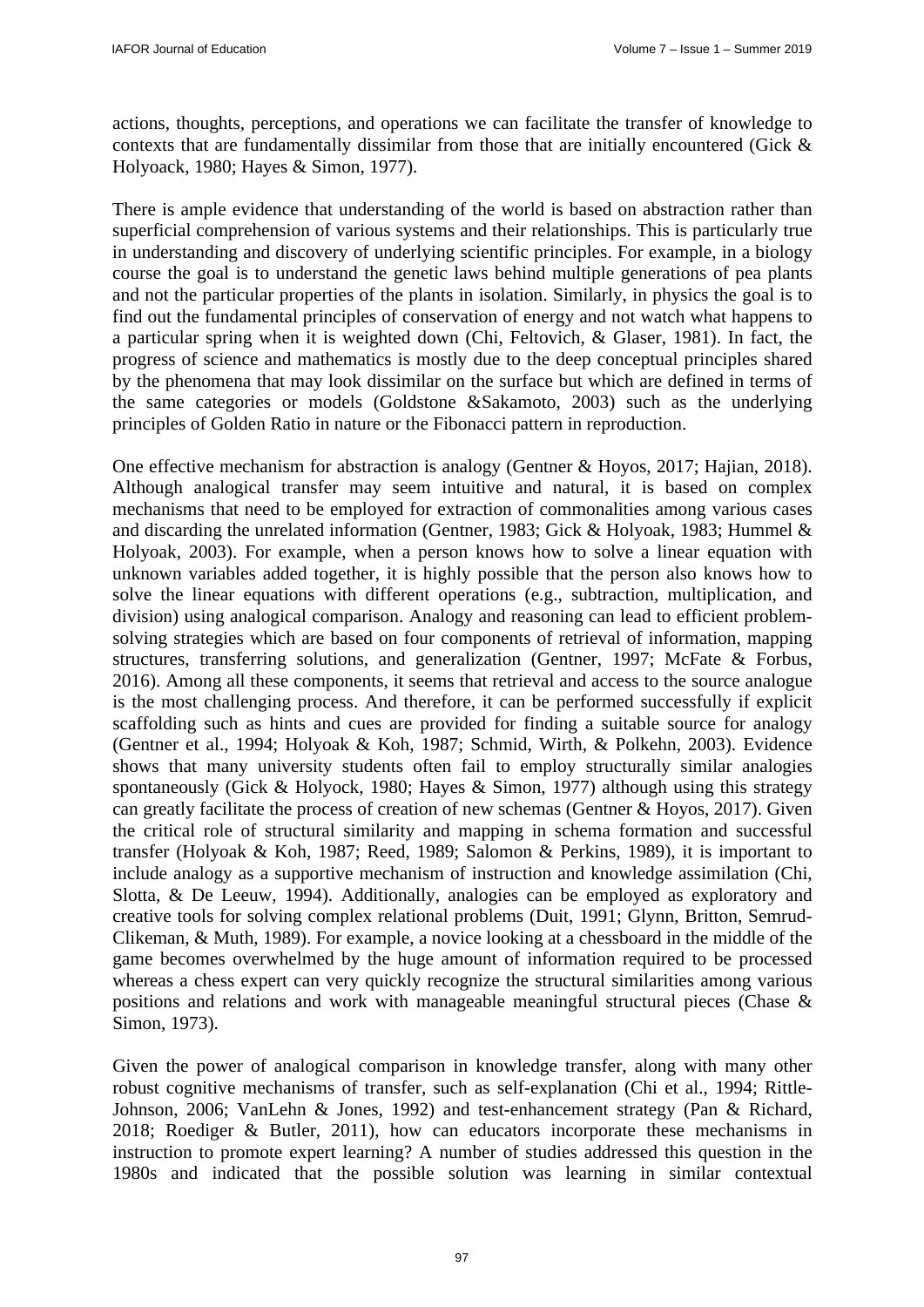environments. It appeared that from practical point of view "contextual similarity" between various situations plays a higher significant role in determining whether transfer can actually occur (Day & Goldstone, 2011).This view criticized the cognitive learning models employed in schools as decontextualized and individualized pedagogical models that led to independent possession of knowledge by the learner (Wilson & Myers, 2000). The idea that concepts are abstract, self-sufficient, and separate from the context does not support the idea that learning is an active and engaging process (Bonwell & Eison, 1991; Brown et al., 1996). Furthermore, acquiring abstract knowledge does not guarantee transferrable knowledge – this is similar to a situation when a person has quality tools but is unable to use them. The gap created between knowing and doing prevents learners from using their knowledge within an appropriate context (Bransford et al., 2000; Brown, Collins, & Duguid, 1989).

## **Situated Learning Theory**

Although some of the major transfer theories developed simultaneously, it was the theory of "situated learning" (Lave, 1988) that integrated most of the separate branches of investigation into a more complete theory of learning and transfer. In this view, learning and cognition are situated and developed through purposeful authentic activities in social contexts. Therefore, learning and transfer occur when learners are given an opportunity to "observe and practice *in situ*" (Brown et al., 1989, p.34).

This theory is founded on the principle that knowledge is constructed if the learner becomes an active participant of a highly connected community in which knowledge and culture are integrated. Learning should also be an unintentional process rather than a deliberate one  $-$  a process that can take place through "legitimate peripheral participation" (Lave & Wenger, 1991).

What Lave (1988) observed in her work with apprentice tailors is a good example of how learning can occur as a social phenomenon and how novices become experts through legitimate peripheral participation (LPP). She noticed that newcomers to the community of professional tailors began their jobs by doing lots of trivial tasks such as running errands, preparing the materials for the tailors and cleaning the workspace. Then, they helped the masters by finishing the details of the clothes and gradually helped them more and more with advanced jobs until they became experts themselves. Lave argues that the trivial looking jobs performed at the initial stage of learning are not trivial at all as they provide an opportunity for novices to familiarize themselves with the fundamental knowledge required for that community. The small responsibilities progressively change to more advanced activities such as cutting, sewing, and designing (Lave & Wenger, 1991). Therefore, it is mostly through participation within a community of practice that learning and transfer can gradually occur. This is similar to the foreign language learning process which is only possible through application of words and grammar "within" society and not just memorization of isolated words from the dictionary. For example, in the study conducted by Preston et al (2015), it was shown how context-aware systems could help learners keep track of their progress during an activity and how this strategy allows them to take language learning to a level beyond the traditional environment of the classroom.

Lave and Wenger define community of practice as members of the same group, with shared interests, goals, and passions participating in a sociocultural practice on the regular basis. Cognition is developed in this type of practice (Chaiklin and Lave, 1996; Lave, 1988) and novices can become experts through moving from peripheral participation to the central role of the community with more expertise (Lave, 1988; Chaiklin & Lave, 1996). The idea of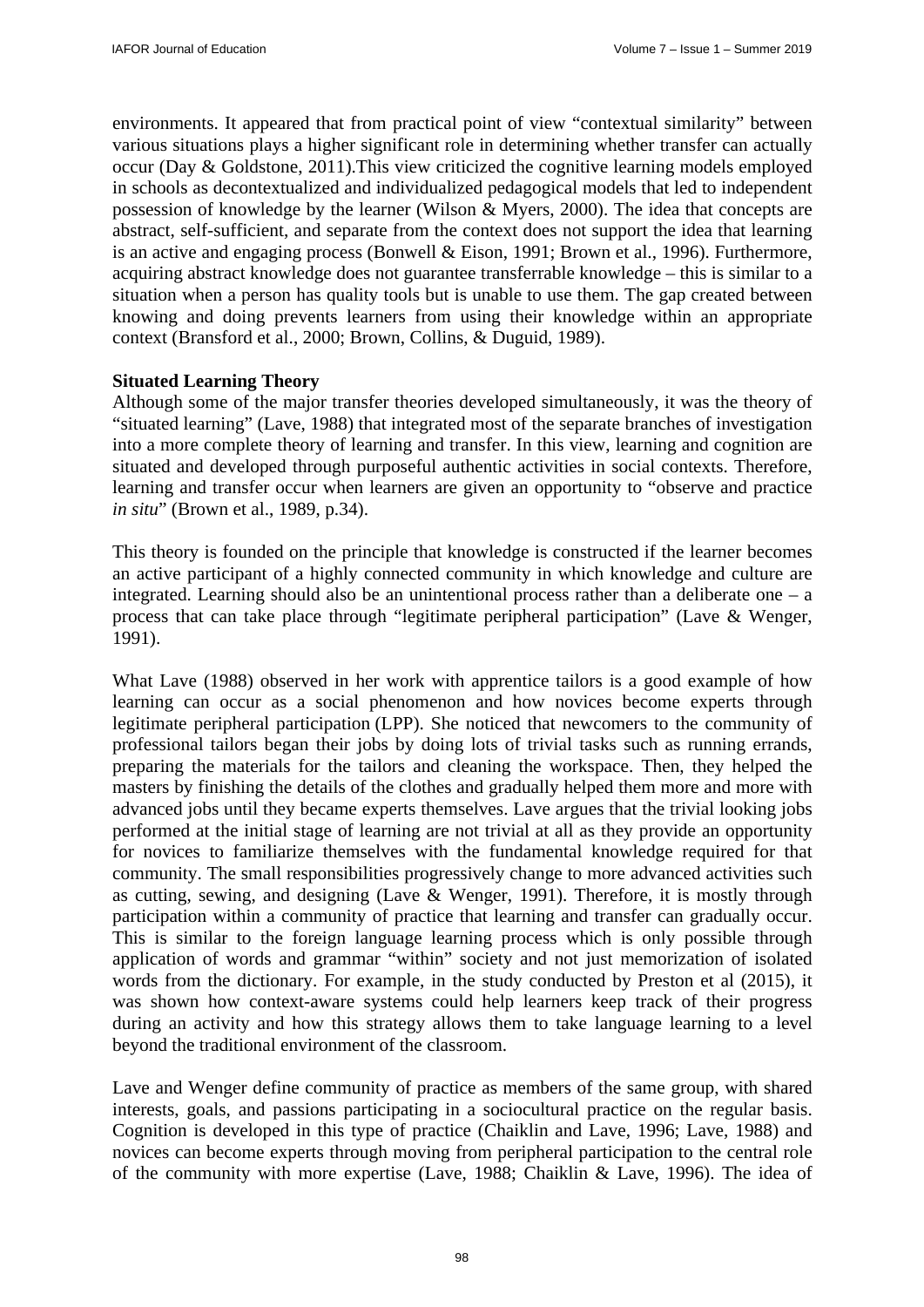cognition in practice supports the significance of the instructional cognitive apprenticeship model in learning and transfer of complex skills (Brown et al., 1989). It is important to know that the concept of "participation" does not only refer to informal or unplanned activities. Participation can also be an arranged activity in formal lessons, laboratory experiments, scientific conversations and workshops within the same community (Wenger, 1999).

The role of cognitive apprenticeship in learning has been demonstrated for various skills such as mathematics, reading and writing (Brown et al., 1989), genetics (Charney et al., 2007), chemistry education (Stwart & Lagowski, 2003), learning clinical skills (Wooley & Jarvis, 2007) and web-based problem solving (Kuo, Hwang, Chen, & Chen, 2012). All these studies provide evidence that learners need to immerse themselves in authentic learning environments and gain expertise through participation in the community of practice (Brown et al. 1989; Greeno & Moore, 1993; Herrington and Oliver, 2000; Lave, 1988). For example, in the study conducted by Preston et al (2015), it was shown how context-aware systems could help learners keep track of their progress during an activity and how this strategy allows them to take language learning to a level beyond the traditional environment of the classroom.

# **Instructional Practices**

One of the most efficient ways to assist learners to adapt to the demands of novel situations is to provide them with appropriate knowledge and skills that are necessary to confront and solve complex real-life problems (Brown & Duguid, 1993). One effective practical way to implement this idea is to design a pedagogical environment that can provide an authentic environment and authentic activities so novices can have access to expert performance, scaffolding at critical times, sufficient support for collaborative construction of knowledge, and monitoring within the learning environment (Herrington & Oliver, 1995, 2000).

Although it is difficult to implement a program that integrates all of the above factors, it has been shown that pedagogical models such as problem-based learning (PBL), community of practice (CoP), cognitive apprentice (CA) and game based learning (GBL) can integrate many components of the situated learning theories such as collaboration, coaching, practice, problem solving and reflection. There is ample evidence that these models can be implemented successfully in educational practices and make significant changes in student learning and transfer abilities.

## **Problem Based Learning (PBL)**

PBL is founded on four principles of "constructive, self-directed, collaborative and contextual learning" (Dolmans, De Grave, Wolfhagen, & Van Der Vleuten, 2005, p.732). In PBL both learning and teaching are problem driven. The ill-structure problems used in PBL allow learners to create connections between theory and practice to develop the required ability to handle complex challenges of real-life situations (Hung, 2013; Savery, 2015).

Reflection is one of the most critical components of PBL as learners constantly need to monitor their conceptual and procedural understanding for effective learning and adaptive problem-solving strategies. This monitoring process allows refinement of knowledge and supports learners in discovering the underlying structural relations between concepts and categories (Hung, Jonassen, & Liu, 2008; Jonassen & Hung, 2012). Self-directed learning (SDL) is another crucial component of PBL that is fundamental to the development of far transfer ability. SDL requires reasoning skills and analytical approach towards the issues that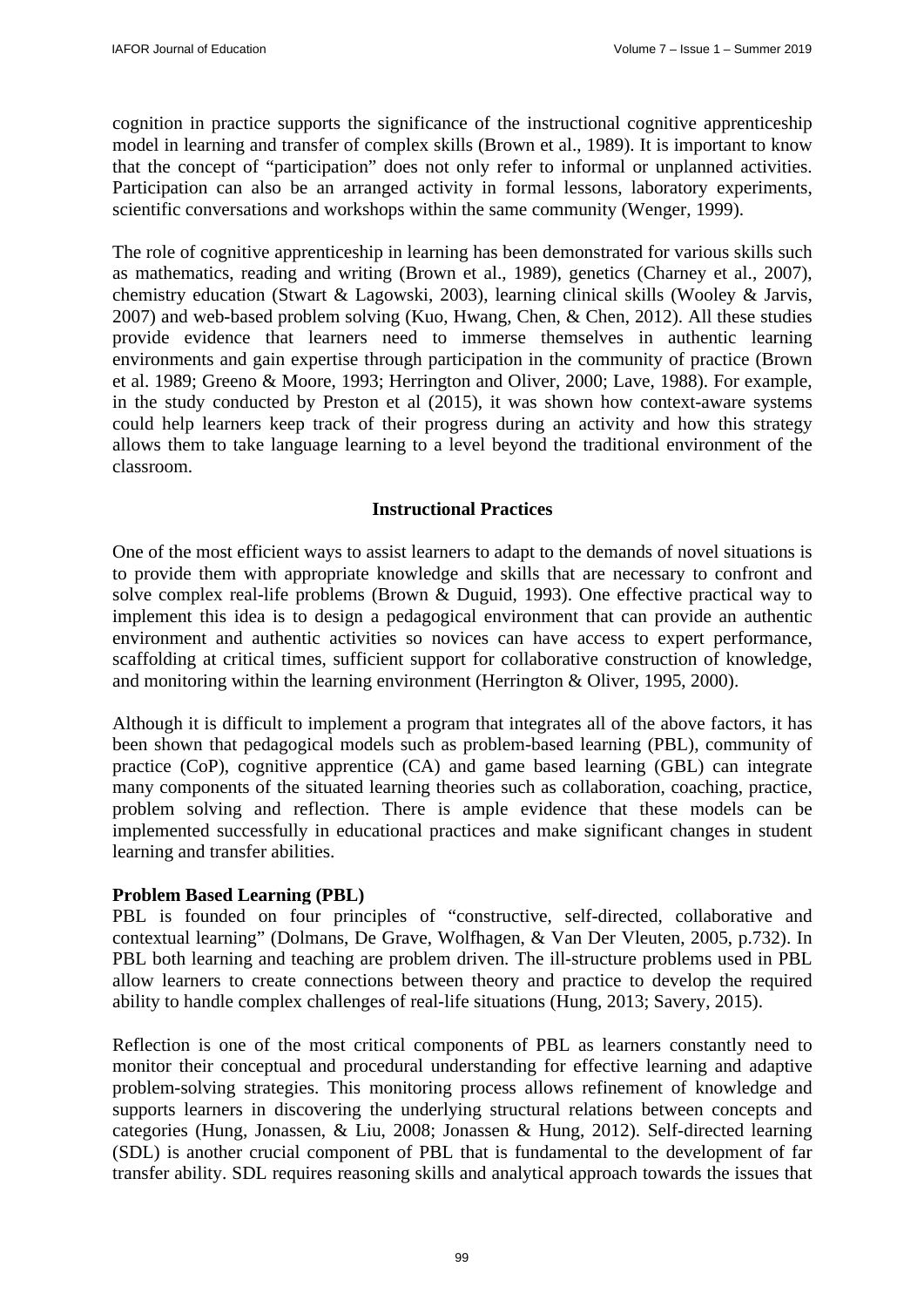arise in the process of learning and application. These skills allow the learner to develop cognitive flexibility and decision-making ability required for tackling unanticipated novel problems (Nerali, Telang, Telang, & Chakravarthy, 2016; Stolper et al., 2011). PBL has successfully been implemented in many science courses such as physics (Celik, Onder, & Silay, 2011), mathematics (Ronis, 2007) and medical education (Barrows, 2000).

### **Communities of Practice (CoP)**

Communities of practice are shaped by individuals who have highly similar concerns or interests and are willing to encounter challenges related to their shared interests or concerns through collaboration and interaction together. What makes a community of practice productive and functional is an effective leadership. A leader (coach or tutor) facilitates collaboration and fosters participation during the process of learning (Schwarz, 2002). For example, in the community of practice of the classroom, the teacher takes a leadership position by facilitating the actions and decisions of a group of students (Shields, 2003; Wenger, 2000). This collaboration can also occur in a virtual context such as a multiuser online discussion board or a virtual lab. Although the physical presence is missing in these environments, communities of practice can still be formed in a highly dynamic manner. A good example of promoting CoP in an online classroom is assigning group projects that can be performed in collaborative documents such as Google Docs. Using online sharing document software, learners can discuss their ideas in real-time, evaluate their work together, edit the document as a team and generate new goals and ideas for their future collaborative projects. In fact, virtual environments may contain a variety of unique features that cannot be found in physical CoP environments.

### **Cognitive Apprenticeship (CA)**

Cognitive apprenticeship is strongly based on "modeling, coaching, and fading" (Brown et al., 1989, p.39). An expert coach (e.g., a professor) begins to promote learning through making his or her tacit knowledge explicit and model the required strategies in an authentic activity for students (Brown et al., 1989). Students use the provided knowledge, manipulate it and discover their own way of managing knowledge. For example, graduate students learn how to do proper research by working on an authentic research project with their supervisors as opposed to learning the principles of research from the books and practicing the learned principles at the library. The supervisor monitors the resources used by the students, guides them through the process of research and provides them with the opportunities they need to tackle authentic complex research problems. The professor also provides coaching and scaffolding along the way if required. In fact, monitoring and providing feedback are highly pivotal to this process. Unlike the traditional apprenticeship system that is only focused on concrete physical skills, cognitive apprenticeship emphasizes on all the cognitive and metacognitive processes that are involved to achieve mastery of the field. As Brown et al. (1989) argue this model is founded on "learning-through-guided-experience on cognitive and metacognitive skills and processes" (p. 457).

Many studies have provided evidence on the role of this model in improving student learning transfer in different areas. For example, in the study conducted by Wedelin and Adawi (2014), in a mathematical modelling course, those who worked with supervision in a cognitive apprenticeship environment (e.g., in pairs of an expert and a novice) demonstrated significant changes in their mathematical thinking and modeling in real work projects. The students also considered the course as one of the most productive and creative courses taken in their entire program.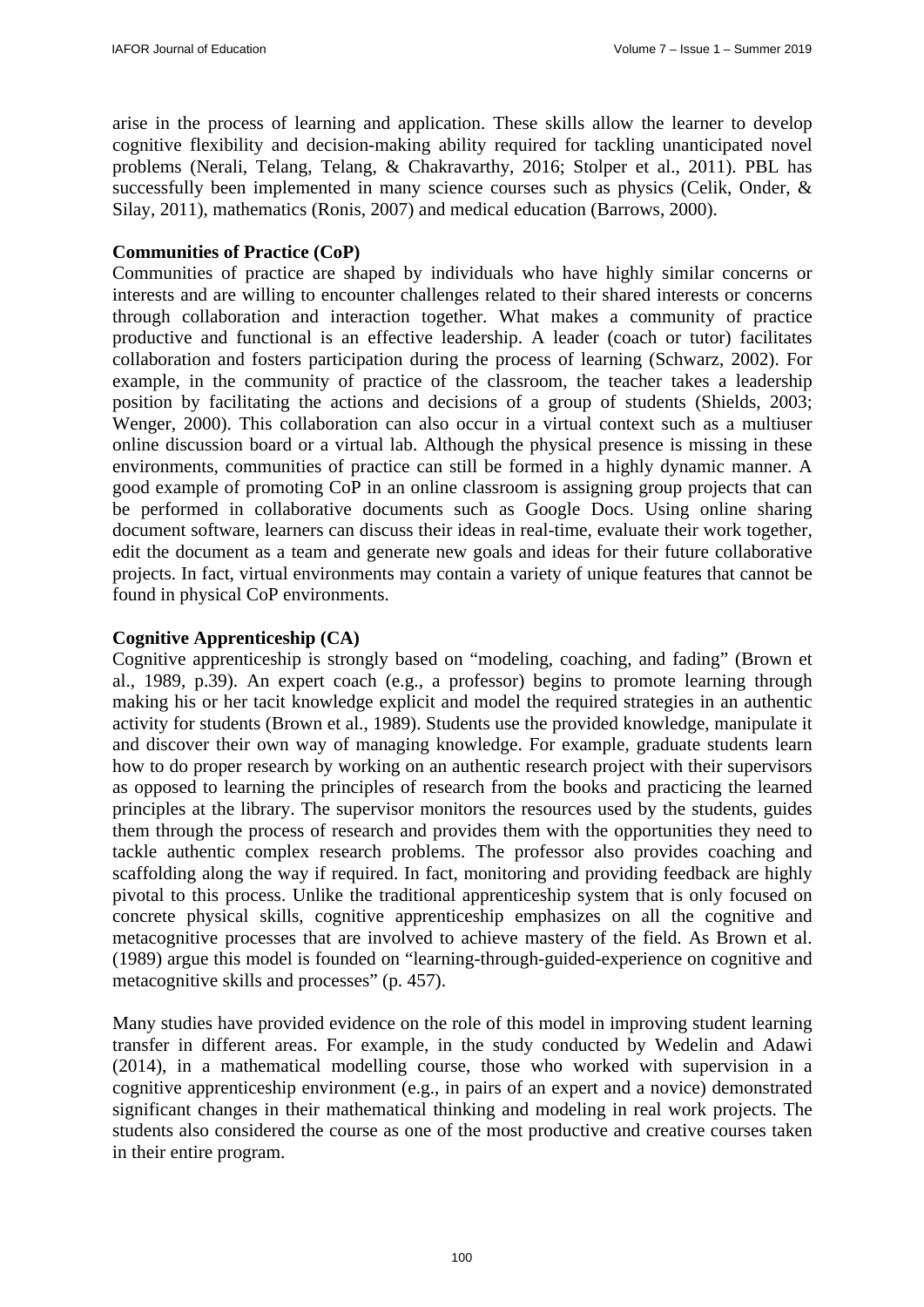Similarly, in another experiment conducted by Chiu, Chou, and Liu (2002), the results indicated that grade 10 students who learned chemical equilibrium in a cognitive apprenticeship context gained better understanding of this phenomenon compared to the control group. They also managed to solve more challenging problems than the control group.

Teaching in a cognitive apprenticeship environment is highly successful in preparing students for confronting complex problems in the workplace or any authentic context as this instructional practice is based on modeling, coaching, scaffolding, discovery, articulation, and reflection (Schoenfeld, 1985). Therefore, the implementation of this educational model is highly recommended in promoting learning transfer and problem solving in science and engineering. One of the challenges of implementing this model is the requirement of a small teacher to learner ratio, which may not be possible in large classes or groups.

### **Game Based Learning (GBL) and Simulations**

Educational games and simulations can also provide pedagogical contexts in which learning can effectively take place under particular pedagogical conditions (Clark, Tanner-Smith, & Killingsworth, 2016). These interactive environments allow learners to check their understanding of the real-world phenomena through observing, modelling, comparing, testing, and reasoning. For example, simulations can provide immersive model-based environments that allow learners to simplify or challenge the concepts or the principles they are learning (e.g., the principle of conservation energy or principles of chemical equilibrium) and expose themselves to various dimensions of the learned principles (e.g., the multiple ways a formula or a concept can be applied). Additionally, the embedded features of the simulation allow repetitive practice along with real-time feedback on the user's learning progress in the environment (Dede, 2012). For instance, the immersive game of Spore ("Spore  $TM$ ", 2018) provides an opportunity for learners to repeatedly design creatures that can transform through numerous stages of evolution and develop into new varieties. Despite some scientific imprecision, players can directly observe their creatures and their effects on the ecosystem. This interaction with the system allows players to constantly apply what they have learned about evolution and continuously modify their designs to ensure what has been learned is valid and applicable.

 $SimCity$ <sup>TM</sup> ("Electronic Arts", 2018) is another simulation that has been used for engaging learners to build cities that can continuously evolve. Interestingly, this simulation shows the user how the choices they make in the game can have dramatic consequences on the life of people, businesses, and natural resources. Incorporating such simulations in the curriculum provides a great opportunity for students to assess the functionality of their constructed cities in comparison to the similar designs in the real world. It also allows them to analyze the effects of their construction on the health of the ecosystem, environment, economy, the future of agriculture, and many other challenges of today's modern world. In fact, in the recent study conducted in an urban geography course, the university students who used SimCity to construct their own cities had a greater opportunity to apply the theories they had learned to support their urban structures. They also needed to use urban geography principles to critically evaluate the rationale behind their constructed system in the SimCity compared to a counterpart design in the real-world. This activity greatly advanced students' creativity, originality, and imagination and resulted in multiple interesting cities with unique designs. The findings demonstrated that an immersive educational environment can be a highly effective tool for promoting learning transfer in geography and civil engineering education (Kim & Shin, 2015).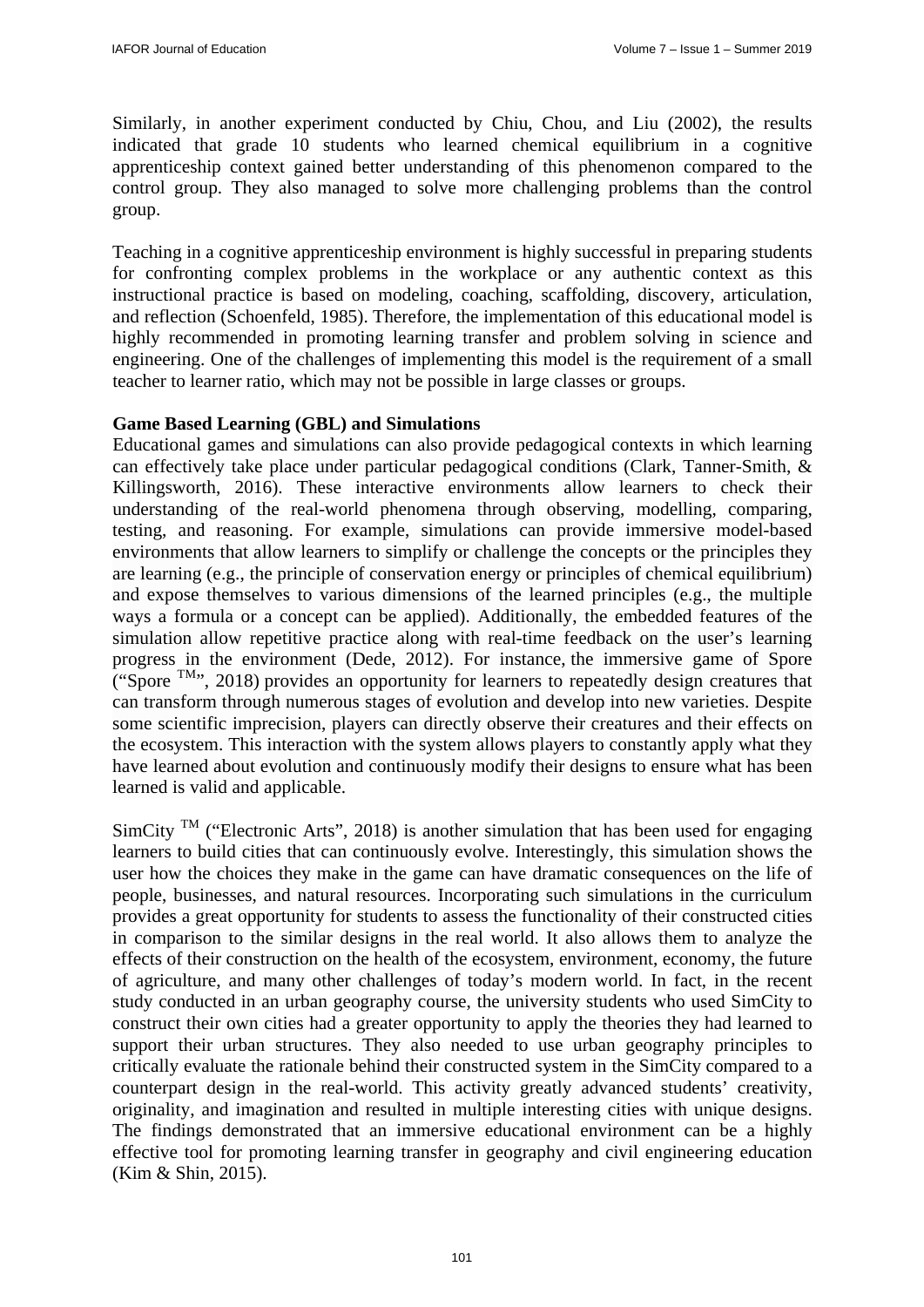Immersive technologies can greatly help educators implement pedagogical approaches that are aligned with the situated-constructive learning theories. Well-designed simulations and games provide immersive environments with appropriate tools, content, feedback, and scaffolds that are necessary for meaningful cognitive and metacognitive learning and transfer. In such environments learners can explore, observe, question, and learn through peer coaching and legitimate peripheral participation (Dunleavy, Dede, & Mitchell, 2009). That is probably why one of the fundamental goals of educational researchers is to develop the pedagogical games that can create the same level of motivation, engagement and passion produced by some popular commercial video games (Lu et al., 2016; Young et al., 2012).

#### **Discussion**

Defining transfer and finding its underlying mechanisms is a challenging task. Researchers are still trying to understand the challenges that learners encounter when they try to extend their knowledge from one context to the other. Most traditional assumptions about transfer are primarily founded on the idea that educating people through instruction, guidance and practice in a particular context can help them gain mastery of a particular task of a domain and this mastery is all that is needed to utilize knowledge in practice. While the modern constructivist theories of learning do not underestimate the role of instruction and practice, they view learning as a whole, integrative process in which learners are actively engaged in the process of their own learning while they receive appropriate instruction, guidance, feedback and opportunities through social interaction and involvement in authentic experiences. Therefore, learning is not merely defined in terms of the cognitive processes that individuals are engaged in. It is also about how individuals evolve in this process and change (Lave & Wenger, 1989; Singley & Anderson, 1989).

This paper reviewed some of the prominent learning and transfer theories such as the theory of identical elements, low and high road transfer, analogy as well as the situated learning theory. While each theory employs effective cognitive and metacognitive strategies such as comparison, assessment, reflection, and generalization, which can significantly improve learning and transfer, each approach has also some limitations that need to be considered when these approaches are implemented in practice.

For example, while the ultimate goal of the identical theory of transfer has been to improve students' application of knowledge through providing similar tasks in similar contexts (with shared elements and features), this theory was criticized years ago by Hendrickson and Schroeder (1941) when they empirically indicated that the ability of formulization of general principles (e.g., the principle of water refraction) was more effective than the presence of highly similar tasks in transfer of training. It was also noted that other factors such as individual differences such as the habit of verifying a judgment or the ability to generalize a principle for oneself highly influenced the amount of skills and knowledge transferred.

Early research on knowledge transfer was mostly directed by the theories that were focused on the resemblance between "conditions of learning and conditions of transfer" (Bransford et al., 2000, p.51) – a difference that was addressed and questioned by later theories. However, are learning and transfer truly different? In answer to the question, Perkins and Salomon (1992) argued that there is no solid line between learning and transfer. However, transfer becomes interesting when it occurs beyond the original context of learning and is not considered ordinary learning anymore – a phenomenon that they called "the hoped-for transfer" or desired transfer. For example, a student may indicate very good vocabulary skills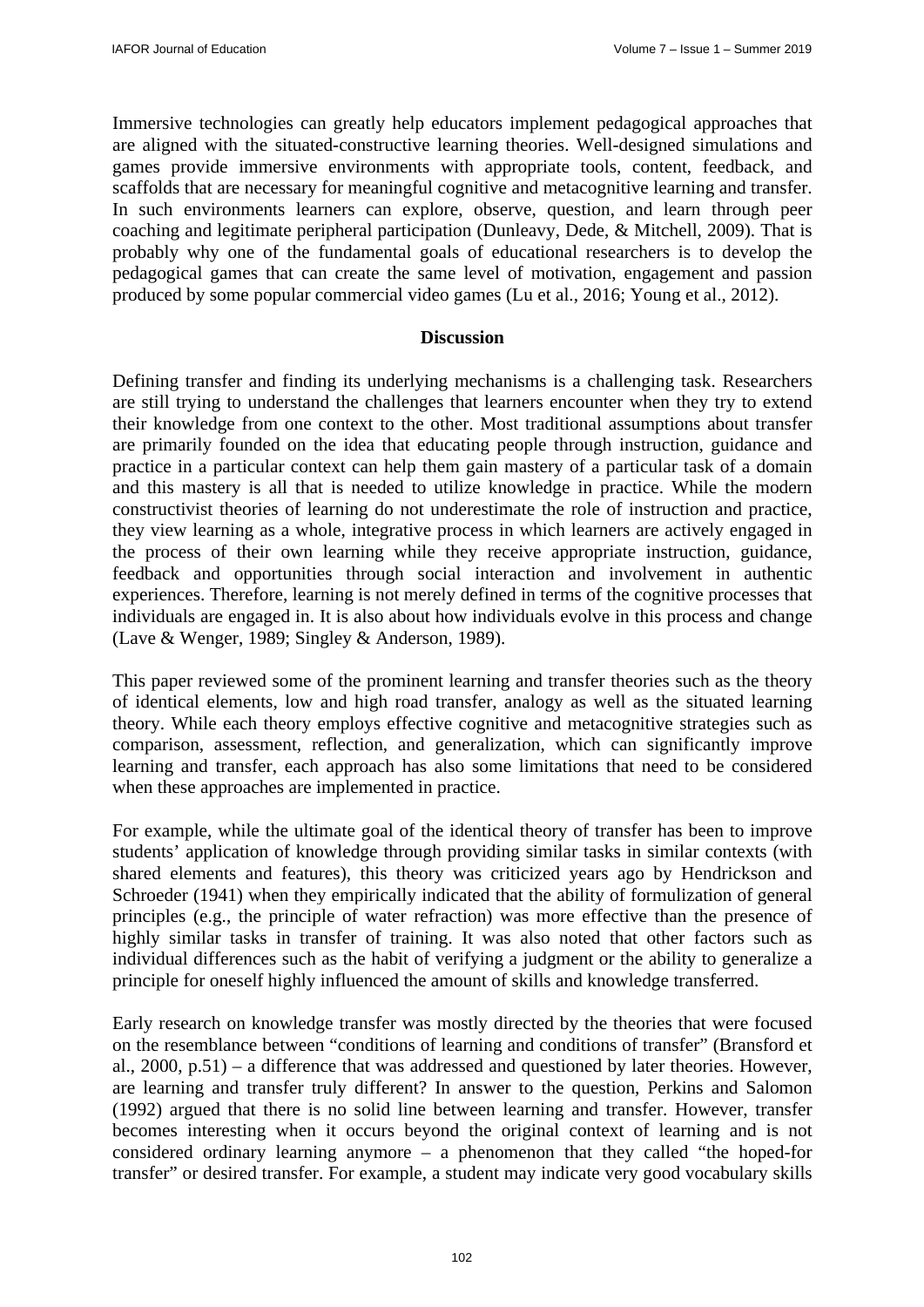on the English test (ordinary learning) but not in daily speech (the desired transfer). The student may be quite comfortable with solving the problems on the worksheet (ordinary learning) but not similar questions in an authentic problem-solving context (the desired transfer). The idea of ordinary versus desired transfer can also be explained in terms of "near" and "far" transfer (Kassai, Futo, Demetrovics, & Takacs, 2019; Perkins & Salomon, 1992). Near transfer refers to application of the same knowledge in vastly similar contexts. For example, when students encounter problems similar to what they have previously practiced in their homework or when a mechanic fixes an engine which is similar to the older designs of the same model, the transfer is near. On the contrary, far transfer is about utilizing knowledge in remote and dissimilar contexts. For example, a chess player might apply basic strategic principles of the game such as center control to investment practices or to sports games or an engineer may apply the trigonometric principles to a modern design. It should be noted that the definition of near and far in this context is highly intuitive and, therefore, there is no specific measurement to determine how far or close the events are.

It is important to know that transfer does not always convey a positive concept although by transfer we usually mean learning in one context and improvement in performance in some other context. Negative transfer may also occur when learning in one context negatively influences one's performance in another context (Chen & Daehler, 1989; Cormier & Hagman, 2014; Perkins & Salomon, 1992). For example, when speakers of one language find it easier to learn related foreign languages, the transfer is positive. However, if differences in pronunciation, vocabulary, and grammar create confusion for the learner and hinder their learning process, then the transfer is considered negative. While negative transfer can be a real and problematic issue in learning, it does not seem as significant as positive transfer in education. This is mainly because negative transfer can usually be problematic in the early stages of learning a new domain and learners often correct their misconceptions when they gain experience in their field of study. Therefore, the main focus of transfer research is to know when, where, and how the desired positive transfer occurs.

Similarly, in applying transfer strategies such as analogical encoding, one needs to be aware of the potential challenges that may arise later. Empirical research indicates that analogical encoding – which occurs through comparison among similar examples and cases – can be highly effective in formation of new concepts, producing general rules, and promoting problem solving strategies (Gentner et al., 2003; Gick & Holyoack, 1983; Hajian, 2018). However, comparison may also lead to overgeneralization and incorrect conservation of variables due to the application of the intuitive rule of "same  $A$  – same  $B$ " (Ronan, 2018; Stavy & Tirosh, 2000). For example, as Ronen (2012) argues, when two rectangles with the same area (but different lengths and widths) are turned into two cylinders, they end up with the same area but different volume. However, many learners conserve both area and volume under this transformation (as cited in Ronen, 2018).

One way to confront this challenge is to stimulate students' awareness to their intuitive incorrect responses and challenge their reasoning by employing appropriate prompts and scaffolding at appropriate stages of learning (Hajian, 2018; Lazonder & Harmsen, 2016; Ronan 2018). For example, it is highly effective to prompt students to explain why and how they have abstracted a general rule and what evidence they can provide to support their justification (Hajian, 2018; Holyoak & Thagard, 1996; Hoyos & Gentner, 2017).

There is no doubt that each reviewed theory has its own complexity and challenges in implementation and practice. These challenges are mainly due to factors such as the level of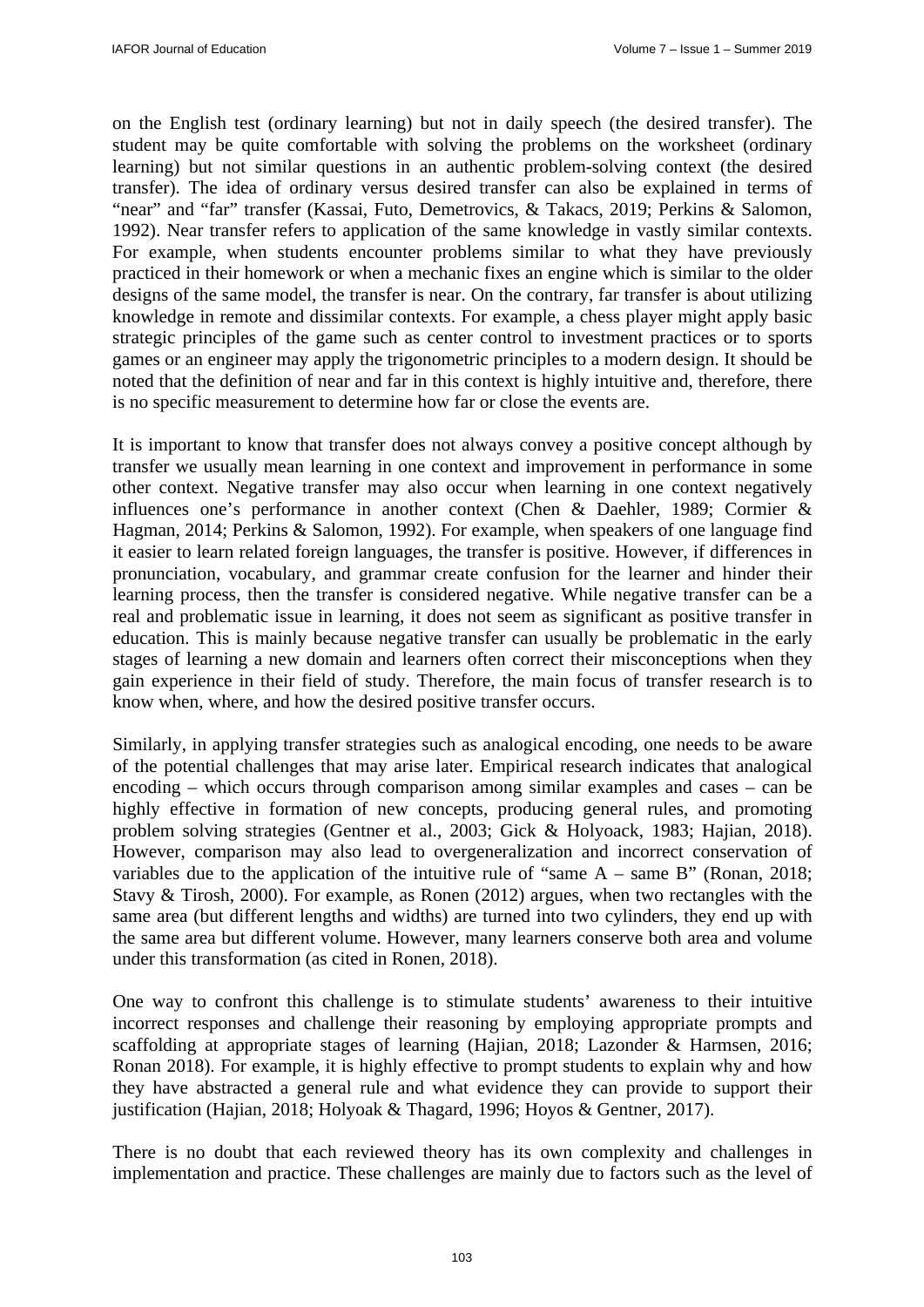learner motivation, engagement, attention and prior knowledge. Therefore, novice learners and expert learners may take advantage from the same training in different ways as the association between learning and transfer also depends on the level of knowledge and expertise that learners have previously acquired in the field (Gentner et al., 2003; Hajian, 2018; Kalyuga, Chandler, Tuovinen, & Sweller, 2001).

Transfer is an active, dynamic process and not the final product of some sequential steps in learning or a passive end-product approach. This paper provided some practical educational models such as problem-based learning, communities of practice, cognitive apprenticeship, and game-based learning to indicate that it is possible to efficiently promote learning transfer in a relatively authentic context – *in situ* learning. However, there are still many questions that need to be addressed in future studies. For example, do all skills need to be acquired within a social context to ensure their successful application? How is situated learning implemented in online courses and materials? What kinds of instructional support are required to be provided for learners with different prior knowledge and self-regulatory behaviours? And, how can in-situ learning model be employed in our traditional school system, considering a big volume of material needs to be covered in a relatively short period of time?

In conclusion, learning transfer is a multi-dimensional process that occurs at any stage of learning and can be enhanced through coaching, scaffolding, interacting, assessing and reflecting in authentic contexts. Therefore, if learning transfer fails, the entire learning system needs to be questioned simply because many things might have gone wrong and there are no quick-fix strategies to solve the problem.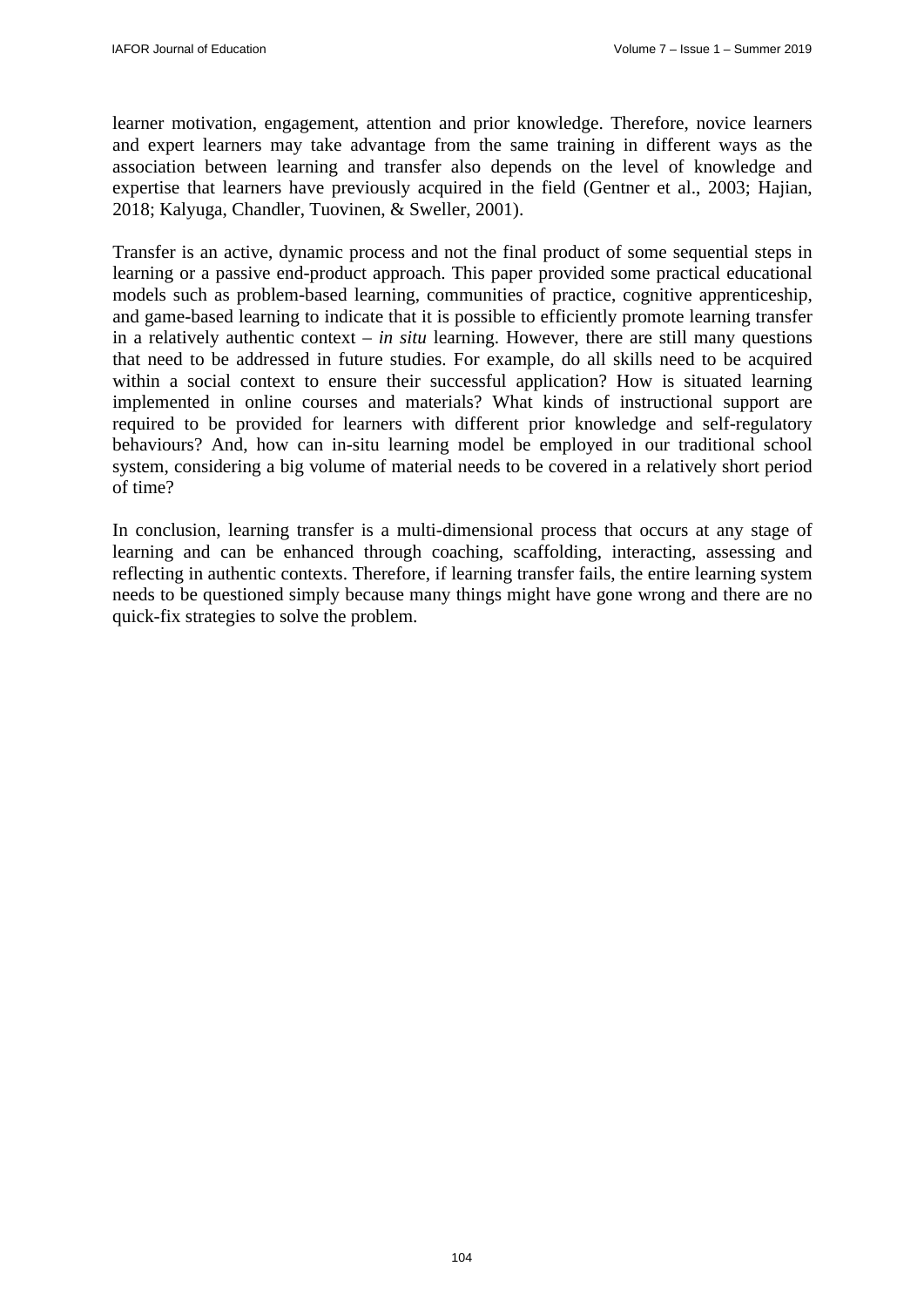### **References**

- Aldrich, C. (2005). *Learning by doing: A comprehensive guide to simulations, computer games, and pedagogy in e-learning and other educational experiences.* San Francisco, CA: Pfeiffer.
- Aparicio-Ting, F. E., Slater, D. M., & Kurz, E. U. (2019). Inquiry-based learning (IBL) as a driver of curriculum: A staged approach. *Papers on Postsecondary Learning and Teaching*, *3*(1), 44–51.
- Barrows, H. S. (2000). *Problem-based learning applied to medical education*. Springfield, IL: Southern Illinois University School of Medicine.
- Blume, B. D., Ford, J. K., Baldwin, T. T., & Huang, J. L. (2010). Transfer of training: A meta-analytic review. *Journal of Management*, *36*(4), 1065–1105. https://doi.org/10.1177/0149206309352880
- Bonwell, C. C., & Eison, J. A. (1991). *Active Learning: Creating Excitement in the Classroom. 1991 ASHE-ERIC Higher Education Reports*. ERIC Clearinghouse on Higher Education, The George Washington University, One Dupont Circle, Suite 630, Washington, DC 20036-1183.
- Bossard, C., Kermarrec, G., Buche, C., & Tisseau, J. (2008). Transfer of learning in virtual environments: a new challenge? *Virtual Reality*, *12*(3), 151–161. https://doi.org/10.1007/s10055-008-0093-y
- Bransford, J. D., Brown, A. L., & Cocking, R. R. (Eds.). (2000). How people learn: Brain, mind, experience, and school. Washington, DC: National Academy Press.
- Brown, J. S., Collins, A., & Duguid, P. (1989). Situated cognition and the culture of learning. *Educational Researcher*, *18*(1), 32–42. https://doi.org/10.3102/0013189X018001032
- Celik, P., Onder, F., & Silay, I. (2011). The effects of problem-based learning on the students' success in physics course. *Procedia – Social and Behavioral Sciences*, *28*, 656–660. https://doi.org/10.1016/j.sbspro.2011.11.124
- Chase, W. G., & Simon, H. A. (1973). Perception in chess. *Cognitive psychology*, *4*(1), 55– 81. https://doi.org/10.1016/0010-0285(73)90004-2
- Chaiklin, S. & Lave, J. (Eds.) (1993). Understanding practice: Perspectives on activity and context. Cambridge, UK: Cambridge Univ. Press. https://doi.org/10.11225/jcss.1.1\_141
- Charney, J., Hmelo Silver, C. E., Sofer, W., Neigeborn, L., Coletta, S., & Nemeroff, M. (2007). Cognitive apprenticeship in science through immersion in laboratory practices. *International Journal of Science Education*, *29*(2), 195–213. https://doi.org/10.1080/09500690600560985
- Chen, Z., & Daehler, M. W. (1989). Positive and negative transfer in analogical problem solving by 6-year-old children. *Cognitive Development*, *4*(4), 327–344. https://doi.org/10.1016/S0885-2014(89)90031-2
- Chi, M. T. H., Feltovich, P. J., & Glaser, R. (1981). Categorization and representation of physics problems by experts and novices. *Cognitive Science*, *5*(2), 121–152. https://doi.org/10.1207/s15516709cog0502\_2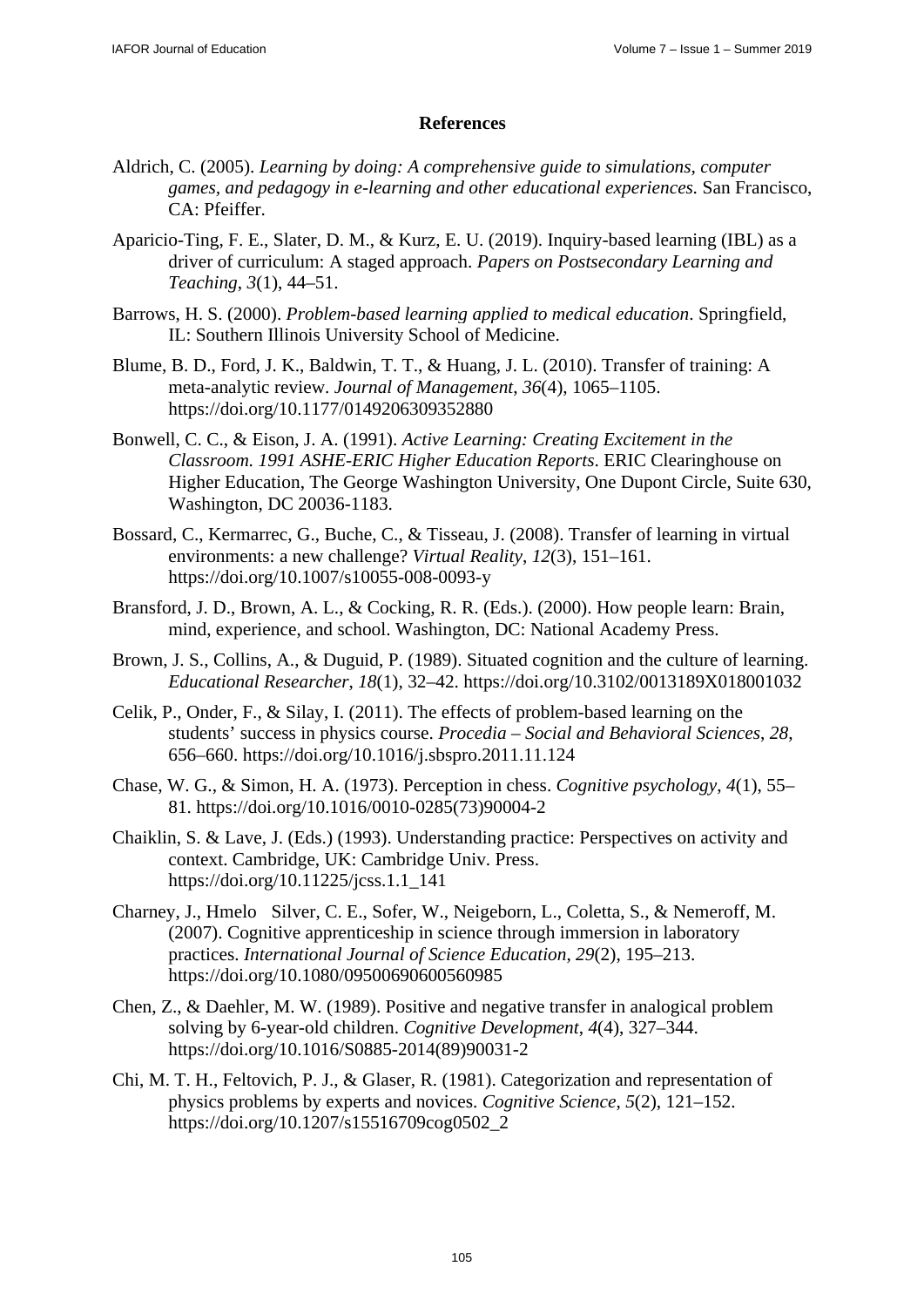- Chi, M. T. H., Slotta, J. D., & De Leeuw, N. (1994). From things to processes: A theory of conceptual change for learning science concepts. *Learning and Instruction*, *4*(1), 27– 43. https://doi.org/10.1016/0959-4752(94)90017-5
- Chiu, M.-H., Chou, C.-C., & Liu, C.-J. (2003). Dynamic processes of conceptual change: Analysis of constructing mental models of chemical equilibrium. *Journal of Research in Science Teaching*, *39*(8), 688–712. https://doi.org/10.1002/tea.10041
- Clark, D. B., Tanner-Smith, E. E., & Killingsworth, S. S. (2016). Digital games, design, and learning: A systematic review and meta-analysis. *Review of Educational Research*, *86*(1), 79–122. https://doi.org/10.3102/0034654315582065
- Cormier, Stephen M., and Joseph D. Hagman, (Eds.). *Transfer of learning: Contemporary research and applications*. San Diego, CA: Academic Press, 2014.
- Dawley, L., & Dede, C. (2014). Situated learning in virtual worlds and immersive simulations. In J.M. Spector, M.D. Merrill, J. Elen, & M.J. Bishop, (Eds.), *Handbook of research on educational communications and technology* (pp. 723–734). New York, NY: Springer.
- Day, S. B., & Goldstone, R. L. (2011). Analogical transfer from a simulated physical system. *Journal of Experimental Psychology: Learning, Memory, and Cognition, 37*(3), 551– 567. http://dx.doi.org/10.1037/a0022333
- Day, S. B., & Goldstone, R. L. (2012). The import of knowledge export: Connecting findings and theories of transfer of learning. *Educational Psychologist*, *47*(3), 153–176. https://doi.org/10.1080/00461520.2012.696438
- Dawley, L., & Dede, C. (2014). Situated learning in virtual worlds and immersive simulations. In J.M. Spector, M.D. Merrill, J. Elen, & M.J. Bishop, (Eds.), *Handbook of research on educational communications and technology* (pp. 723–734). New York, NY: Springer.
- Dewey, J. (1938). *Experience and education*. New York: Macmillan.
- Dilber, R., & Duzgun, B. (2008). Effectiveness of analogy on students' success and elimination of misconceptions. *Latin-American Journal of Physics Education*, *2*(3), 3.
- Dolmans, D. H. J. M., De Grave, W., Wolfhagen, I. H. A. P., & Van Der Vleuten, C. P. M. (2005). Problem-based learning: future challenges for educational practice and research. *Medical Education*, *39*(7), 732–741. https://doi.org/10.1111/j.1365- 2929.2005.02205.x
- Duit, R. (1993). On the role of analogies and metaphors in learning science. *Science Education*, *75*(6), 649–72. https://doi.org/10.1002/sce.3730750606
- Dunleavy, M., Dede, C., & Mitchell, R. (2009). Affordances and limitations of immersive participatory augmented reality simulations for teaching and learning. *Journal of Science Education and Technology*, *18*(1), 7–22. https://doi.org/10.1007/s10956-008- 9119-1
- Electronic Arts. (2018, October 31). SimCity<sup>TM</sup> Video Games Official EA Site. Retrieved October 31, from https://www.ea.com/games/simcity
- Gass, S. M., & Selinker, L. (1983). *Language transfer in language learning. Issues in second language research*. Rowley, MA: Newbury House Publishers, Inc.
- Gentner, D. (1983). Structure-mapping: A theoretical framework for analogy. *Cognitive Science*, *7*(2), 155–170. https://doi.org/10.1016/S0364-0213(83)80009-3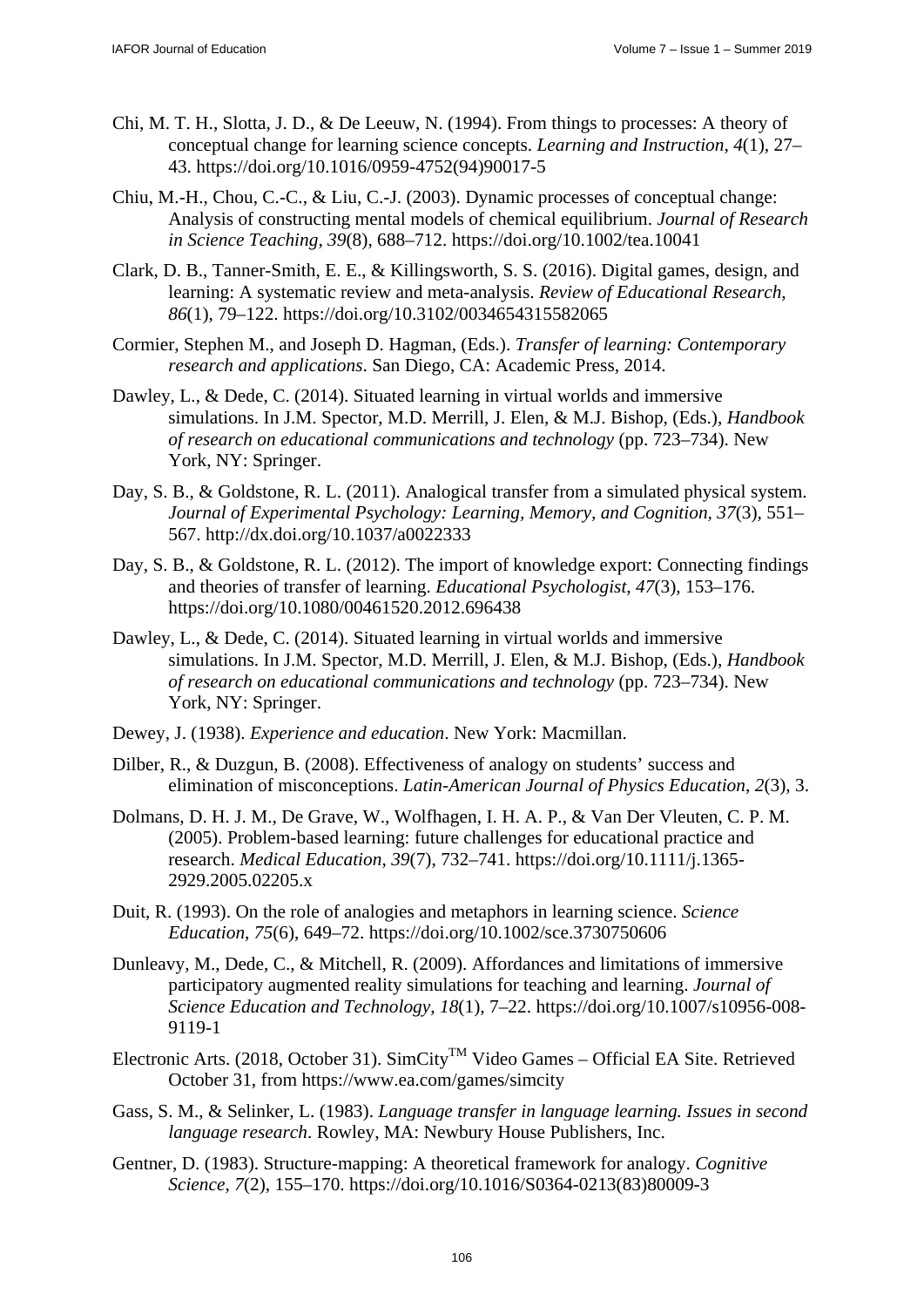- Gentner, D., Rattermann, M. J., & Forbus, K. D. (1994). The roles of similarity in transfer: Separating retrievability from inferential soundness. *Cognitive Psychology*, *25*(4), 524–75. https://doi.org/10.1006/cogp.1993.1013
- Gentner, D., & Hoyos, C. (2017). Analogy and abstraction. *Topics in Cognitive Science*, *9*(3), 672–693. https://doi.org/10.1111/tops.12278
- Gentner, D., Loewenstein, J., & Thompson, L. (2003). Learning and transfer: A general role for analogical encoding. *Journal of Educational Psychology*, *95*(2), 393–408. https://doi.org/10.1037/0022-0663.95.2.393
- Gick, M. L., & Holyoak, K. J. (1983). Schema induction and analogical transfer. *Cognitive Psychology*, *15*(1), 1–38. https://doi.org/10.1016/0010-0285(83)90002-6
- Gilbert, M., & Cordey-Hayes, M. (1996). Understanding the process of knowledge transfer to achieve successful technological innovation. *Technovation*, *16*(6), 301–312. https://doi.org/10.1016/0166-4972(96)00012-0
- Glynn, S. M., Britton, B. K., Semrud-Clikeman, M., & Muth, K. D. (1989). Analogical reasoning and problem solving in science textbooks. In R.Sternberg, (Ed.). *Handbook of creativity* (pp. 383–398). Boston, MA: Springer.
- Goldstone, R. L., & Sakamoto, Y. (2007). The transfer of abstract principles governing complex adaptive systems. *Cognitive Psychology*, *46*(4), 414–466. https://doi.org/10.1016/S0010-0285(02)00519–4
- Greeno, J. G., Moore, J. L., & Smith, D. R. (1993). Transfer of situated learning. In D. K. Detterman & R. J. Sternberg (Eds.), *Transfer on trial: Intelligence, cognition, and instruction*, 99–167. Westport, CT, US: Ablex Publishing.
- Gutek, G. (2014). *Philosophical, ideological, and theoretical perspectives on education*. (2nd Ed.). New York: Pearson
- Hailikari, T., Katajavuori, N., & Lindblom-Ylanne, S. (2008). The relevance of prior knowledge in learning and instructional design. *American Journal of Pharmaceutical Education*, *72*(5), 113. https://doi.org/10.5688/aj7205113
- Hajian, S. (2018). The benefits and challenges of analogical comparison in learning and transfer. *SFU Educational Review*, *11*(1). https://doi.org/10.21810/sfuer.v11i1.599
- Hendrickson, G., & Schroeder, W. H. (1941). Transfer of training in learning to hit a submerged target. *Journal of Educational Psychology, 32*(3), 205–213. http://dx.doi.org/10.1037/h0056643
- Holyoak, K., & Koh, K. (1987). Surface and structural similarity in analogical transfer. *Memory & Cognition*, *15*(4), 332–340. https://doi.org/10.3758/BF03197035
- Holyoak, K. J., & Thagard, P. (1996). *Mental leaps: Analogy in creative thought*. Cambridge, MA: MIT press.
- Hoyos, C., & Gentner, D. (2017). Generating explanations via analogical comparison. *Psychonomic Bulletin & Review, 24*(5), 1364–1374. http://dx.doi.org/10.3758/s13423-017-1289-5
- Hummel, J. E., & Holyoak, K. J. (2003). A symbolic-connectionist theory of relational inference and generalization. *Psychological review*, *110*(2), 220. https://doi.org/10.1037/0033-295X.110.2.220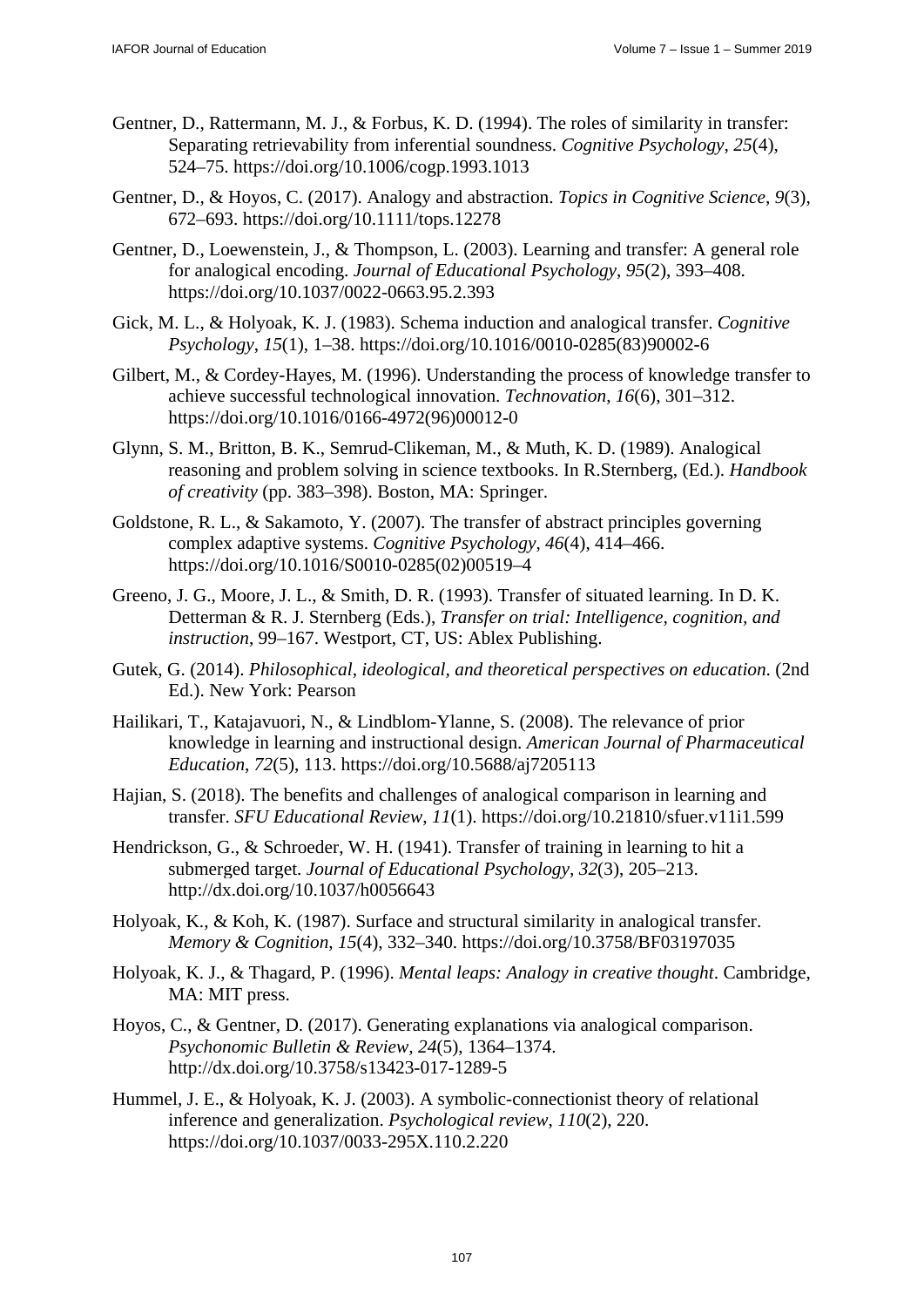- Hummel, J. E., & Holyoak, K. J. (2003). A symbolic-connectionist theory of relational inference and generalization. *Psychological Review*, *110*(2), 220–264. https://doi.org/10.1037/0033-295X.110.2.220
- Hung, W. (2013). Problem-Based Learning: A learning environment for enhancing learning transfer. New directions for adult and continuing education, 2013(137), 27–38. https://doi.org/10.1002/ace.20042
- Hung, W., Jonassen, D. H., & Liu, R. (2008). Problem-based learning. *Handbook of Research on Educational Communications and Technology*, *3*, 485–506.
- Kalyuga, S., Chandler, P., Tuovinen, J., & Sweller, J. (2001). When problem solving is superior to studying worked examples. *Journal of Educational Psychology*, *93*(3), 579. http://dx.doi.org/10.1037/0022-0663.93.3.579
- Kassai, R., Futo, J., Demetrovics, Z., & Takacs, Z. K. (2019). A meta-analysis of the experimental evidence on the near-and far-transfer effects among children's executive function skills. *Psychological Bulletin*, *145*(2), 165. http://dx.doi.org/10.1037/bul0000180
- Kim, M., & Shin, J. (2016). The pedagogical benefits of SimCity in urban geography education. *Journal of Geography*, *115*(2), 39–50. https://doi.org/10.1080/00221341.2015.1061585
- Kuo, F. R., Hwang, G. J., Chen, S. C., & Chen, S. Y. (2012). A cognitive apprenticeship approach to facilitating web-based collaborative problem solving. *Journal of Educational Technology & Society*, *15*(4).
- Lave, J. (1988). *Cognition in practice: Mind, mathematics and culture in everyday life*. Cambridge, UK: Cambridge University Press.
- Lave, J., Wenger, E., & Wenger, E. (1991). *Situated learning: Legitimate peripheral participation*. Cambridge, UK: Cambridge University Press.
- Lazonder, A. W., & Harmsen, R. (2016). Meta-analysis of inquiry-based learning: Effects of guidance. *Review of Educational Research*, *86*(3), 681–718. https://doi.org/10.3102/0034654315627366
- Lu, A. S., Baranowski, T., Hong, S. L., Buday, R., Thompson, D., Beltran, A., … Chen, T.- A. (2016). The narrative impact of active video games on physical activity among children: A feasibility study. *Journal of Medical Internet Research*, *18*(10), e272. https://doi.org/10.2196/jmir.6538
- Mayer, R. E., & Wittrock, M. C. (1996). Problem-solving transfer. In D. C. Berliner & R. C. Calfee (Eds.), *Handbook of educational psychology*, 47–62. New York, NY, US: Macmillan Library Reference Usa; London, England: Prentice Hall International.
- McFate, C. J., & Forbus, K. D. (2016). Analogical generalization and retrieval for denominal verb interpretation. *Proceedings of CogSci*, 2016. Philadelphia, PA.
- Nerali, J. T., Telang, L. A., Telang, A., & Chakravarthy, P. V. K. (2016). The role of selfdirected learning in problem-based learning: Health professions education. *Archives of Medicine and Health Sciences*, *4*(1), 125. https://doi.org/10.4103/2321- 4848.183364
- Pan, S. C., & Rickard, T. C. (2018). Transfer of test-enhanced learning: Meta-analytic review and synthesis. *Psychological Bulletin*, *144*(7), 710–756. https://doi.org/10.1037/bul0000151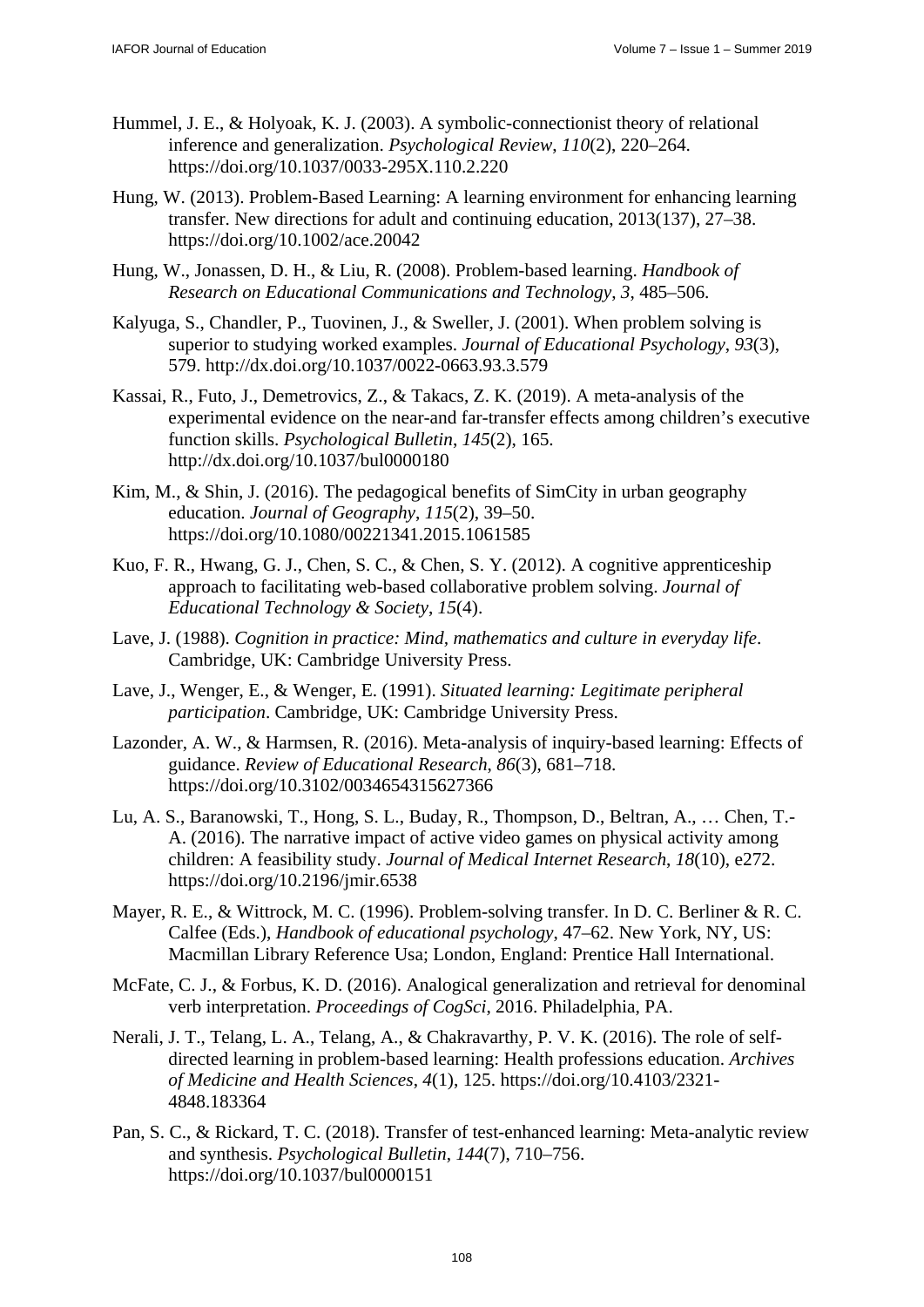- Pan, Y., Xu, Y., Wang, X., Zhang, C., Ling, H., & Lin, J. (2015). Integrating social networking support for dyadic knowledge exchange: A study in a virtual community of practice. *Information & Management*, *52*(1), 61–70. https://doi.org/10.1016/j.im.2014.10.001
- Perkins, D. N., & Salomon, G. (1992). Transfer of learning. In International Encyclopedia of Education, 2, 6452–6457. Oxford: Pergamon.
- Perkins, D. N., & Salomon, G. (1988). Teaching for transfer. *Educational Leadership*, *46*(1), 22-32.
- Perkins, D. N., & Salomon, G. (1989). Are cognitive skills context-bound? *Educational Researcher*, *18*(1), 16–25. https://doi.org/10.3102/0013189X018001016
- Potvin, P., Hasni, A., & Sy, O. (2017). Using inquiry-based interventions to improve secondary students' interest in science and technology. *European Journal of Science and Mathematics Education*, *5*(3), 262–270.
- Preston, A., Balaam, M., Seedhouse, P., Kurhila, S., Kotilainen, L., Rafiev, A., … Olivier, P. (2015). Can a kitchen teach languages? Linking theory and practice in the design of context-aware language learning environments. *Smart Learning Environments*, *2*(1), 1–19. https://doi.org/10.1186/s40561-015-0016-9
- Reed, S. K. (1989). Constraints on the abstraction of solutions. *Journal of Educational Psychology*, *81*(4), 532–540. https://doi.org/10.1037/0022-0663.81.4.532
- Renkl, A., Mandl, H., & Gruber, H. (1996). Inert knowledge: Analyses and remedies. *Educational Psychologist*, *31*(2), 115–121. https://doi.org/10.1207/s15326985ep3102\_3
- Rittle Johnson, B. (2006). Promoting transfer: Effects of self-explanation and direct instruction. *Child Development*, *77*(1), 1–15. https://doi.org/10.1111/j.1467- 8624.2006.00852.x
- Roediger III, H. L., & Butler, A. C. (2011). The critical role of retrieval practice in long-term retention. *Trends in Cognitive Sciences*, *15*(1), 20–27. https://doi.org/10.1016/j.tics.2010.09.003
- Ronen, I. (2018). "Authentic Tasks" and "Extreme Tasks": Potential approaches to overcoming incorrect responses in conservation tasks. *International Journal of Science and Mathematics Education*, *16*(7), 1337–1354. http://doi.org/ 10.1007/s10763-017-9831-5
- Ronis, D. 2007. Problem-based learning for math and science: Integrating inquiry and the internet. 2nd ed. Thousand Oaks, California: Corwin Press.
- Sadler, T. D. (2009). Situated learning in science education: Socio-scientific issues as contexts for practice. *Studies in Science Education*, *45*(1), 1–42. https://doi.org/10.1080/03057260802681839
- Savery, J. R. (2015). Overview of problem-based learning: Definitions and distinctions. *Essential readings in problem-based learning: Exploring and extending the legacy of Howard S. Barrows*, *9*, 5–15.
- Schmid, U., Wirth, J., & Polkehn, K. (2003). A closer look at structural similarity in analogical transfer. *Cognitive Science Quarterly*, *3*(1), 57–89.
- Sfard, A. (1998). On two metaphors for learning and the dangers of choosing just one. *Educational Researcher*, *27*(2), 4–13. https://doi.org/10.3102/0013189X027002004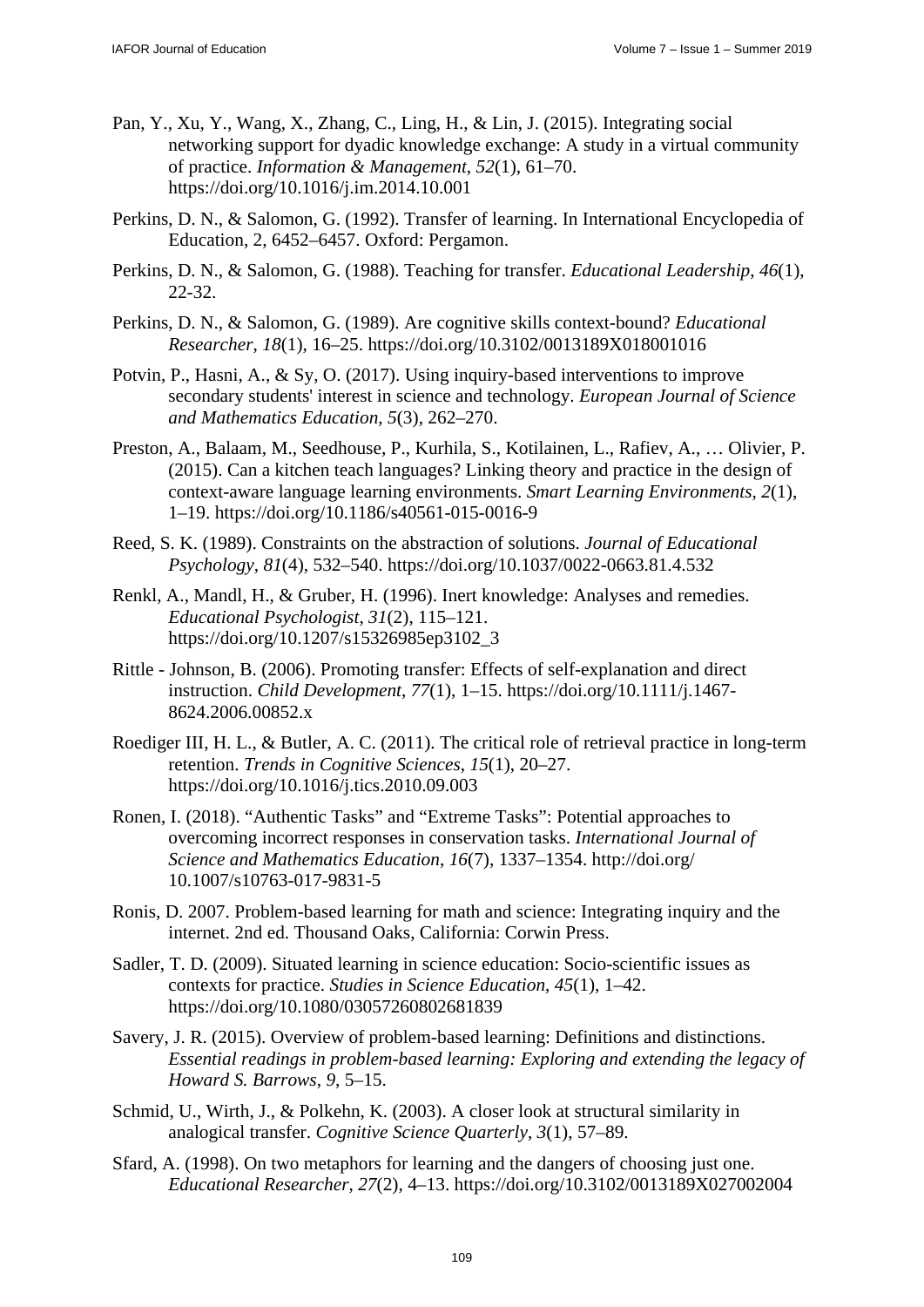Schoenfeld, A. H. (1985). Mathematical Problem Solving. San Diego, CA: Academic Press.

- Singley, M. K., & Anderson, J. R. (1989). *The transfer of cognitive skill* (No. 9). Harvard University Press.
- Skemp, Richard R. *The psychology of learning mathematics: Expanded American edition*. Routledge, 2012.
- Spore<sup>M</sup>. (2018, October 31). Retrieved from http://www.spore.com/
- Stavy, R., & Tirosh, D. (2000). *How students (mis-) understand science and mathematics: Intuitive rules*. New York: Teachers College Press.
- Stolper, E., Van de Wiel, M., Van Royen, P., Van Bokhoven, M., Van der Weijden, T., & Dinant, G. Gut feelings as a third track in general practitioners' diagnostic reasoning. *Journal of General Internal Medicine, 26*(2), 197–203. https://doi.org/10.1007/s11606-010-1524-5
- Stoner, A. M., & Cennamo, K. S. (2018). A conceptual model incorporating mindfulness to enhance reflection in a situated learning environment. In A. M. Stoner & K. S. Cennamo (Eds.), *Enhancing reflection within situated learning: Incorporating mindfulness as an instructional strategy*, 37–49. https://doi.org/10.1007/978-3-319- 70326-8\_5
- Stewart, K. K., & Lagowski, J. J. (2003). Cognitive apprenticeship theory and graduate chemistry education. *Journal of Chemical Education*, *80*(12), 1362–1367. https://doi.org/10.1021/ed080p1362
- Vanlehn, K., & Jones, R. M. (1992). A model of the self-explanation effect. *The Journal of the Learning Sciences*, *2*(1), 1–59. https://doi.org/10.1207/s15327809jls0201\_1
- Watson, A. (1998). *Situated cognition and the learning of mathematics*. Oxford: University of Oxford, Department of Educational Studies, Centre for Mathematics Education Research.
- Wedelin, D., & Adawi, T. (2014). Teaching mathematical modelling and problem solving A cognitive apprenticeship approach to mathematics and engineering education. *International Journal of Engineering Pedagogy (IJEP)*, *4*(5), 49. https://doi.org/10.3991/ijep.v4i5.3555
- Wells, R., & Le, T. (2017). The science of learning: Transferring learning to novel problems. *Journal of Applied Educational and Policy Research*, *3*(1).
- Wenger, E. (1999). Communities of practice: Learning, meaning and identity. Cambridge: Cambridge University Press.
- Wenger, E. C., & Snyder, W. M. (2000). Communities of practice: The organizational frontier. *Harvard Business Review*, *78*(1), 139–45.
- Williams, M. K. (2017). John Dewey in the 21st Century. *Journal of Inquiry and Action in Education*, *9*(1), 91–102.
- Wilson, B.G., & Myers, K.M. (2000). Situated cognition in theoretical and practical context. In D.H. Jonassen & S.M. Land (Eds.), *Theoretical Foundations of Learning Environments*, 57–88. Mahwah, NJ: Erlbaum.
- Winn, W. (2003). Learning in artificial environments: Embodiment, embeddedness and dynamic adaptation. *Technology, Instruction, Cognition and Learning*, *1*(1), 87–114.